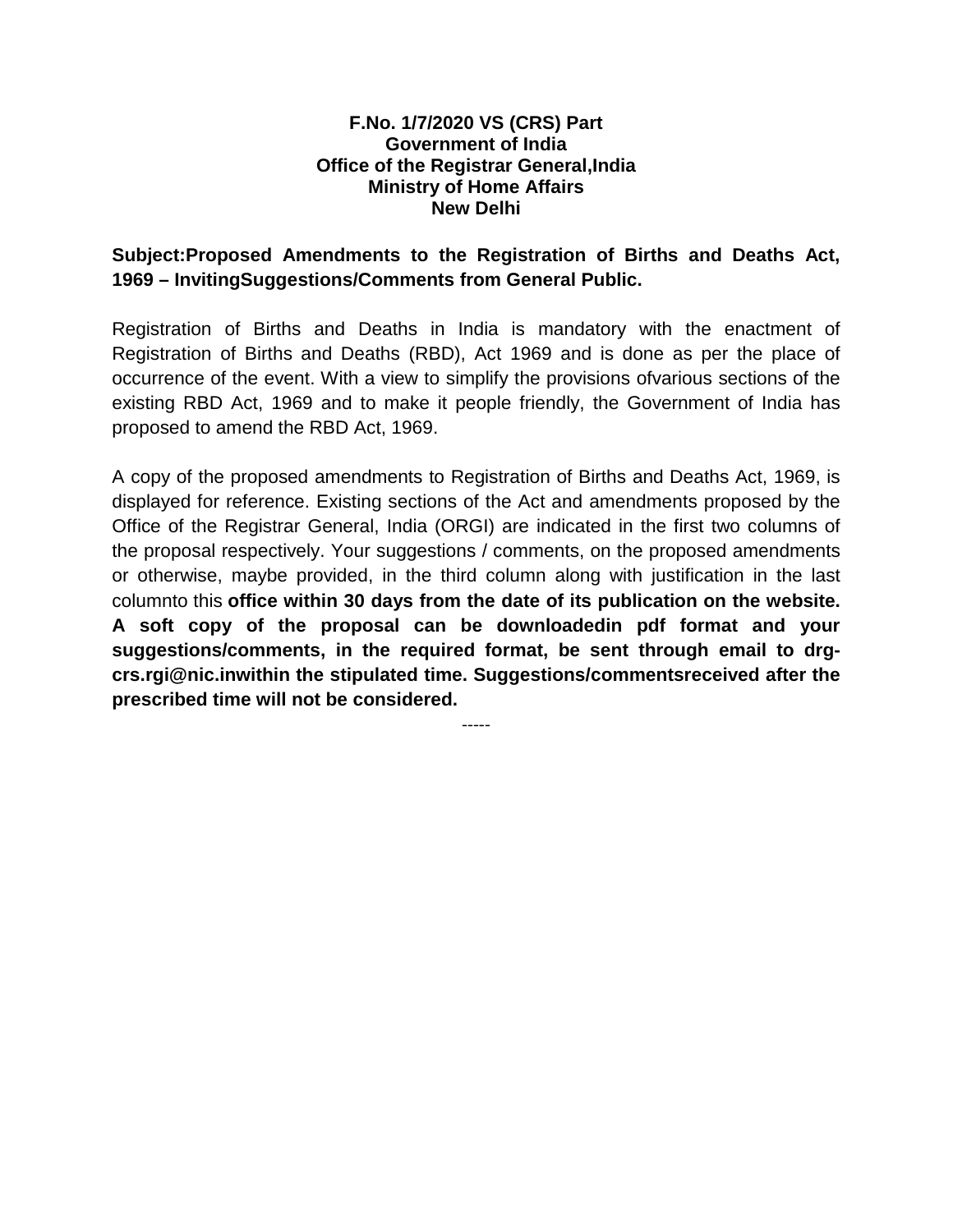## **As on 28th September 2021**

| <b>Existing Sections of the</b>                                                                                                                                          | <b>Proposed Amendments by</b>                                                                                                                           |                             | <b>Comments/Suggestions from General Public</b> |
|--------------------------------------------------------------------------------------------------------------------------------------------------------------------------|---------------------------------------------------------------------------------------------------------------------------------------------------------|-----------------------------|-------------------------------------------------|
| <b>RBD Act, 1969</b>                                                                                                                                                     | <b>ORGI</b>                                                                                                                                             | <b>Comments/Suggestions</b> | <b>Justification</b>                            |
| <b>Section-1</b> -Short title, extent and<br>commencement-<br>$(1)$ This Act may be called the<br>Registration of Births and Deaths<br>Act, 1969.                        | Short title and commencement<br>(1) The Act may be called the<br>Registration of Births and Deaths<br>(Amendment) Act, 20__.                            |                             |                                                 |
| (2) It extends to the whole of India.                                                                                                                                    | No change suggested                                                                                                                                     |                             |                                                 |
| (3) It shall come into force in a State<br>on such date <sup>1</sup> as the Central<br>Government may, by notification in<br>the Official Gazette, appoint:              | (3) It shall come into force in all<br>the States on such date as the<br>Central Government may, by<br>notification in the Official Gazette<br>appoint: |                             |                                                 |
| Provided that different dates may be<br>appointed for difference parts of a<br>State.                                                                                    | Provided that different dates may<br>be appointed for difference parts<br>of a State.                                                                   |                             |                                                 |
| Section-2<br>-Definitions<br>and<br>interpretation-<br>(1) In this Act, unless the context<br>otherwise requires, --<br>(a) "birth" means live-birth or still-<br>birth. | No change suggested                                                                                                                                     |                             |                                                 |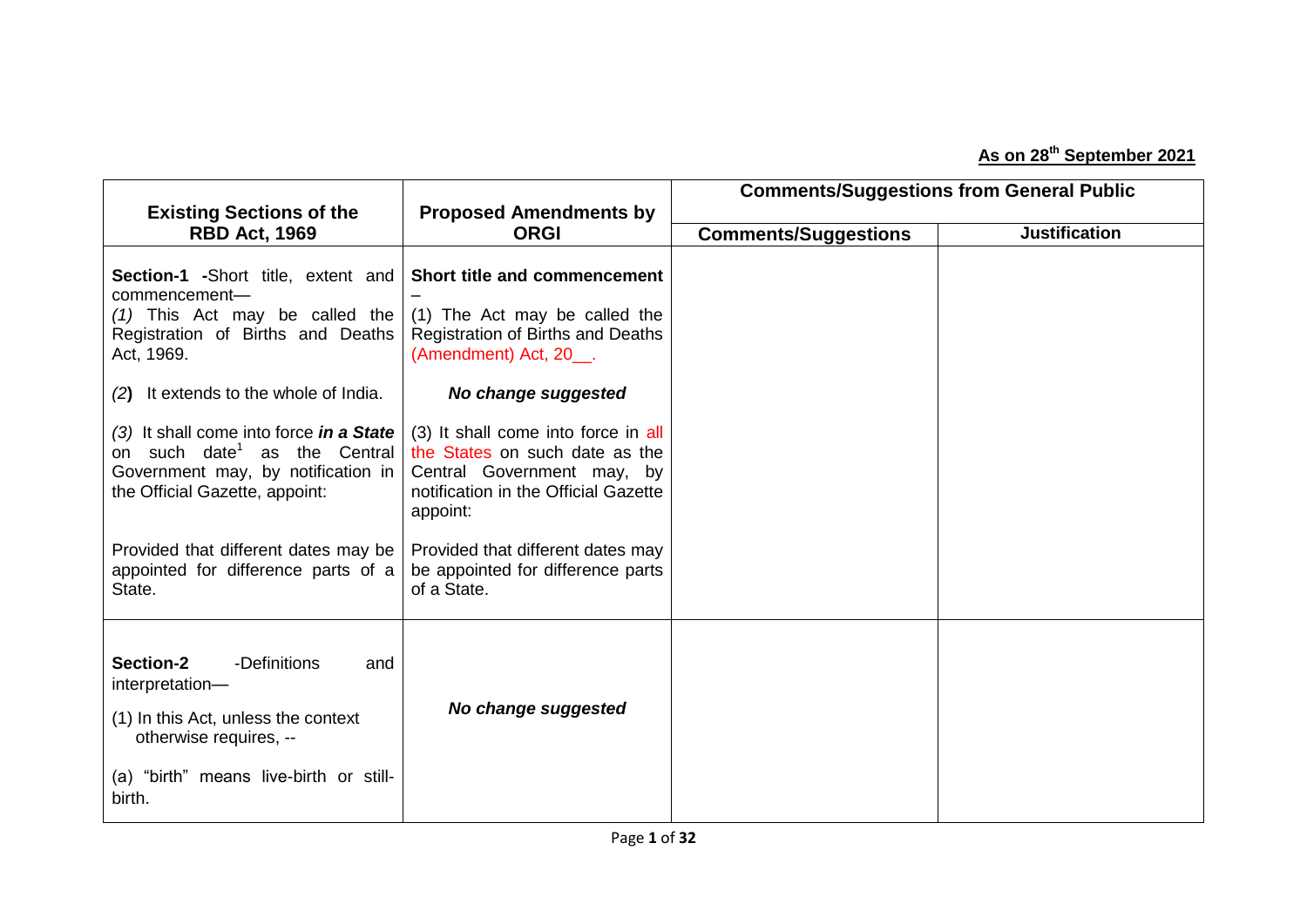| (b) "death" means the permanent        |                                  |  |
|----------------------------------------|----------------------------------|--|
| disappearance of all evidence of life  |                                  |  |
| at any time after live-birth has taken |                                  |  |
| place;                                 |                                  |  |
|                                        |                                  |  |
| (c) "foetal death" means absence of    |                                  |  |
| all evidence of life prior to the      |                                  |  |
| complete expulsion or extraction       |                                  |  |
| from its mother of a product of        |                                  |  |
| conception irrespective of the         |                                  |  |
|                                        |                                  |  |
| duration of pregnancy;                 |                                  |  |
| (d) "live-birth" means the complete    |                                  |  |
| expulsion or extraction from its       |                                  |  |
|                                        |                                  |  |
| mother of a product of conception,     |                                  |  |
| irrespective of the duration of        |                                  |  |
| pregnancy, which,<br>after<br>such     |                                  |  |
| expulsion or extraction, breathes or   |                                  |  |
| shows any other evidence of life, and  |                                  |  |
| each product of such birth is          |                                  |  |
| considered live-born;                  |                                  |  |
|                                        |                                  |  |
| (e) "prescribed" means prescribed by   |                                  |  |
| rules made under this Act;             |                                  |  |
|                                        |                                  |  |
| (f) "State Government", in relation to |                                  |  |
| Union territory, means the<br>a        |                                  |  |
| Administrator thereof;                 |                                  |  |
|                                        |                                  |  |
| (g) "still-birth" means foetal death   |                                  |  |
| where a product of conception has      |                                  |  |
| attained at least the prescribed       |                                  |  |
| period of gestation.                   | <b>New Insertions:</b>           |  |
|                                        |                                  |  |
|                                        | (h)"abandoned child"; shall have |  |
|                                        | the same meaning as defined in   |  |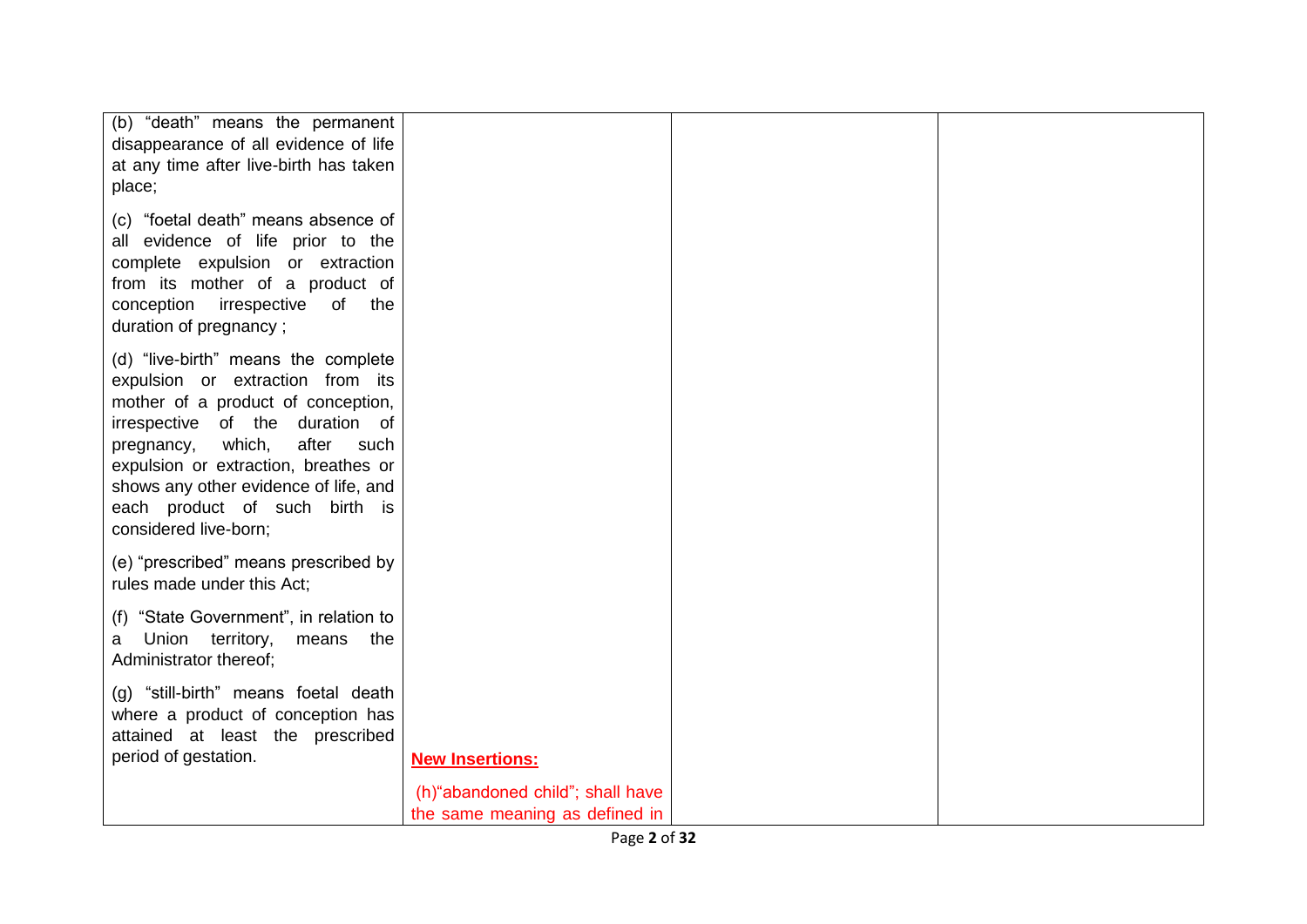| Section 2(1) of the Juvenile<br>Justice (Care and Protection of<br>Children ) Act, 2015.                                                                                  |  |
|---------------------------------------------------------------------------------------------------------------------------------------------------------------------------|--|
| (i) "orphan child"; shall have the<br>same meaning as defined in<br>Section 2(42) of the Juvenile<br>Justice (Care and Protection of<br>Children ) Act, 2015.             |  |
| (j)"surrendered child" shall have<br>the same meaning as defined in<br>Section 2(60) of the Juvenile<br>Justice (Care and Protection of<br>Children ) Act, 2015.          |  |
| (k) "child care institution" shall<br>have the same meaning as<br>defined in Section 2(21) of the<br>Juvenile Justice (Care and<br>Protection of Children ) Act,<br>2015. |  |
| (I) "Adoption" shall have the same<br>meaning as defined in Section<br>2(2) of the Juvenile Justice<br>(Care and Protection of Children<br>) Act, 2015.                   |  |
| (m)"disaster" shall have the<br>same meaning as defined in<br>Section 2(d) of the Disaster<br>Management Act, 2005                                                        |  |
| (n)"Aadhaar number" shall have                                                                                                                                            |  |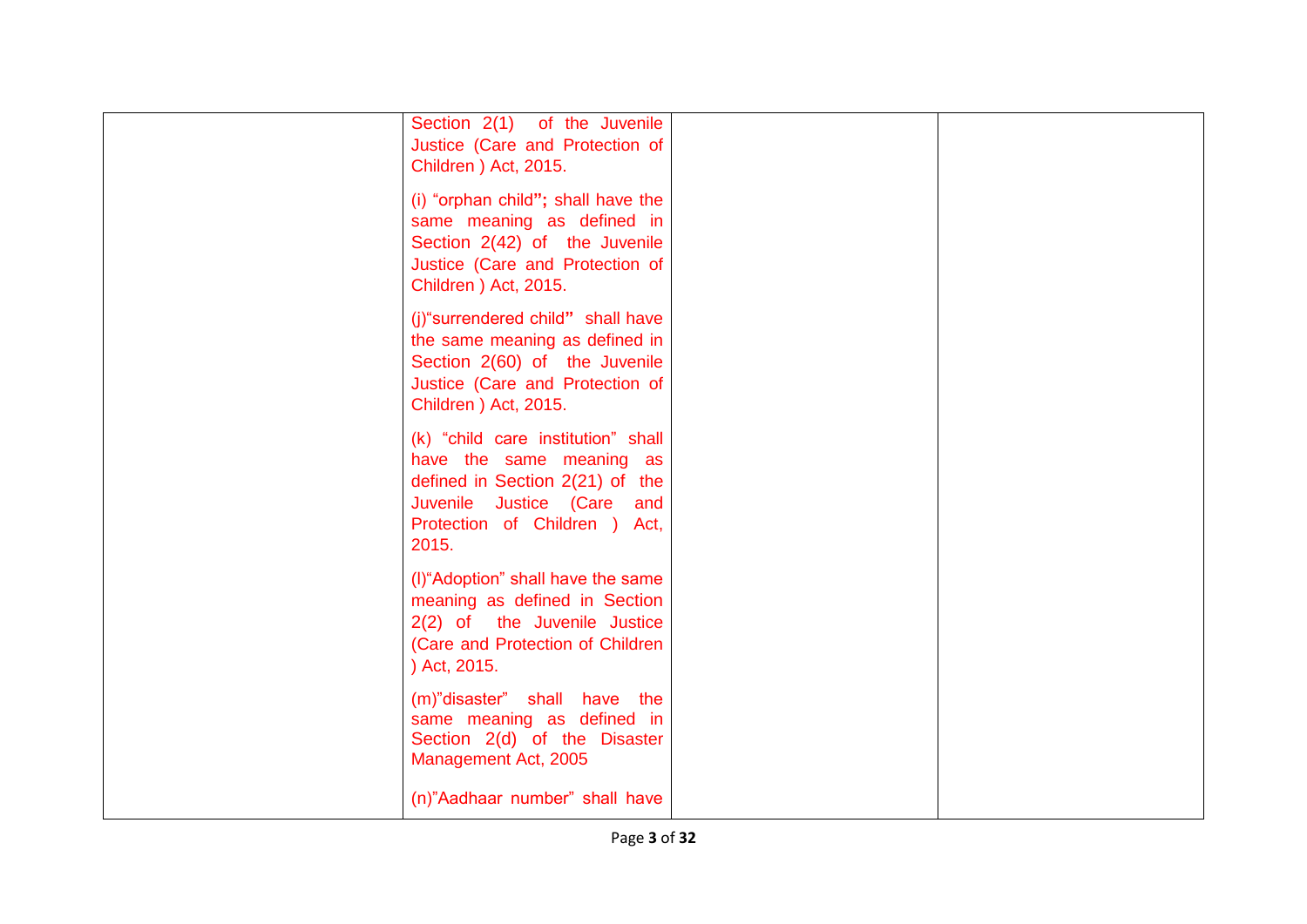|                                                                           | the same meaning as defined in                                                                                                     |  |
|---------------------------------------------------------------------------|------------------------------------------------------------------------------------------------------------------------------------|--|
|                                                                           | Section 2 (a) of the Aadhaar                                                                                                       |  |
|                                                                           | (Targeted Delivery Of Financial                                                                                                    |  |
|                                                                           | And Other Subsidies, Benefits                                                                                                      |  |
|                                                                           | And Services) Act, 2016                                                                                                            |  |
|                                                                           | (o)"Executive Magistrate" shall<br>have the same meaning as<br>defined in Section 20 of The<br>Code of Criminal Procedure,<br>1973 |  |
|                                                                           | (p)"Specialised Adoption Agency"                                                                                                   |  |
|                                                                           | shall have the same meaning as                                                                                                     |  |
|                                                                           | defined in the juvenile Justice                                                                                                    |  |
|                                                                           | (Care and protection of Children)<br>Act, 2015                                                                                     |  |
|                                                                           | No change suggested                                                                                                                |  |
| (2) Any reference in this Act to any                                      |                                                                                                                                    |  |
| law which is not in force in any area                                     |                                                                                                                                    |  |
| shall, in relation to that area, be                                       |                                                                                                                                    |  |
| construed as a reference to the<br>corresponding law, if any, in force in |                                                                                                                                    |  |
| that area                                                                 |                                                                                                                                    |  |
|                                                                           |                                                                                                                                    |  |
| Section-3-Registrar-General,<br>India-                                    |                                                                                                                                    |  |
| (1) The Central Government may, by                                        | No change suggested                                                                                                                |  |
| notification in the Official Gazette,                                     |                                                                                                                                    |  |
| appoint a person to be known as the                                       |                                                                                                                                    |  |
| Registrar-General, India.                                                 |                                                                                                                                    |  |
| (2) The Central Government may                                            | No change suggested                                                                                                                |  |
| also appoint such other officers with                                     |                                                                                                                                    |  |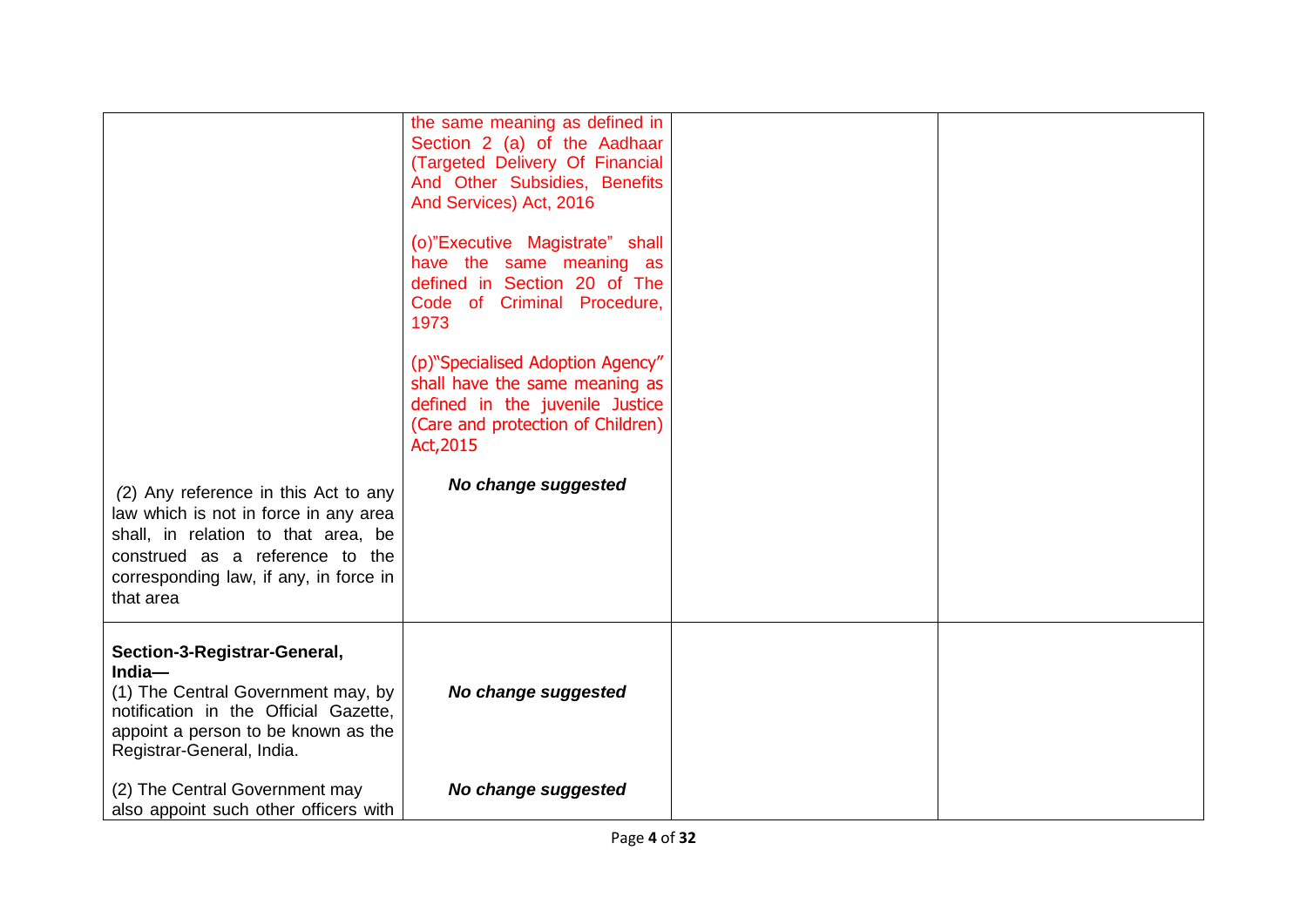| such designations as it thinks fit for<br>the purpose of discharging, under<br>the superintendence and direction of<br>the Registrar General, such functions<br>of the Registrar-General under this<br>Act as he may, from time to time,<br>authorize them to discharge.                                                                                                                                                           |                                                                                                                                                                                                                                                                                                                                                                                                                                                                                              |  |
|------------------------------------------------------------------------------------------------------------------------------------------------------------------------------------------------------------------------------------------------------------------------------------------------------------------------------------------------------------------------------------------------------------------------------------|----------------------------------------------------------------------------------------------------------------------------------------------------------------------------------------------------------------------------------------------------------------------------------------------------------------------------------------------------------------------------------------------------------------------------------------------------------------------------------------------|--|
| (3) The Registrar-General may issue<br>directions<br>general<br>regarding<br>registration of births and deaths in<br>the territories to which this Act<br>extends and shall take steps to co-<br>ordinate and unify the activities of<br>Chief Registrars in the matter of<br>registration of births and deaths and<br>submit to the Central Government an<br>annual report on the working of this<br>Act in the said territories. | (3) The Registrar-General may<br>directions<br>issue<br>general<br>regarding registration of births<br>and deaths in the territories to<br>which this Act extends and shall<br>take steps to co-ordinate and<br>unify the activities of Chief<br>Registrars in the matter of<br>registration of births and deaths<br>and the database of registered<br>births and deaths, and submit to<br>the Central Government an<br>annual report on the working of<br>this Act in the said territories. |  |
|                                                                                                                                                                                                                                                                                                                                                                                                                                    | <b>New Insertion:</b><br>(3A) The Registrar General,<br>India shall maintain the database<br>of registered births and deaths at<br>national level, that may be used,<br>with the approval of Central<br>Government,<br>to<br>update<br>Population Register<br>prepared<br>under the Citizenship Act, 1955;<br>Electoral Registers or Electoral<br><b>Rolls</b><br>prepared<br>under<br>Representation of People Act,<br>1951;<br>Aadhaar<br><b>Database</b>                                  |  |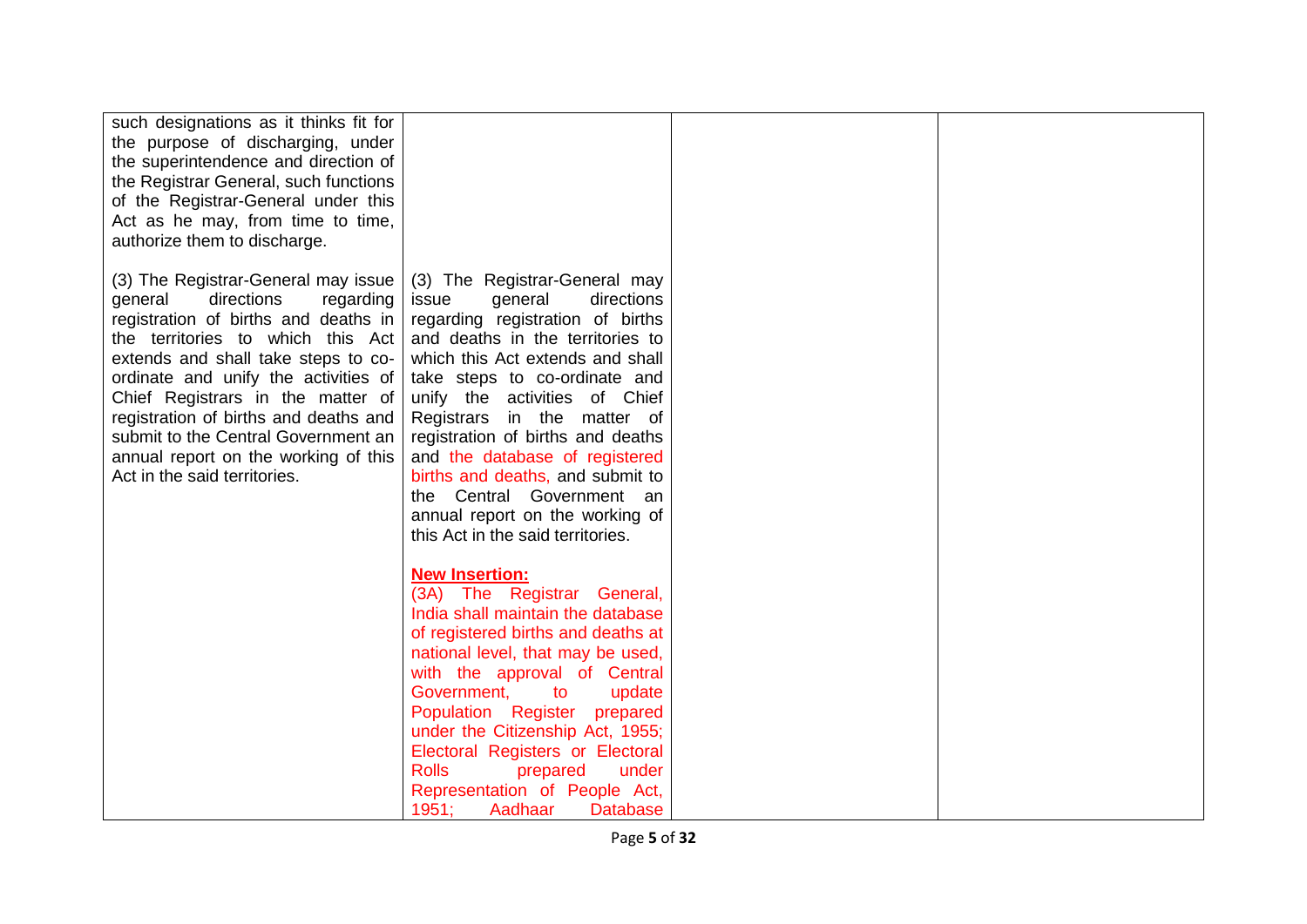|                                                                                                                                                                                                                                                                                                             | prepared under Aadhaar Act,<br>2016, Ration Card database<br>prepared under National Food<br>Security Act, 2013 (NFSA);<br>Passport Database<br>prepared<br>under the Passport Act; and<br>Driving Licence database under<br>Motor Vehicles (Amendment)<br>Act, 2019 and other databases at<br>national level subject to proviso<br>of Section 17 (1) of RBD Act,<br>1969 |  |
|-------------------------------------------------------------------------------------------------------------------------------------------------------------------------------------------------------------------------------------------------------------------------------------------------------------|---------------------------------------------------------------------------------------------------------------------------------------------------------------------------------------------------------------------------------------------------------------------------------------------------------------------------------------------------------------------------|--|
| Section 4-Chief Registrar-<br>(1) The State Government may, by<br>notification in the Official Gazette,<br>appoint a Chief Registrar for the<br>State.                                                                                                                                                      | No change suggested                                                                                                                                                                                                                                                                                                                                                       |  |
| (2) The State Government may also<br>appoint such other officers with such<br>designations as it thinks fit for the<br>purpose of discharging, under the<br>superintendence and direction of the<br>Chief Registrar, such of his functions<br>as he may, from time to time,<br>authorize them to discharge. | No change suggested                                                                                                                                                                                                                                                                                                                                                       |  |
| (3) The Chief Registrar shall be the<br>chief executive authority in the State<br>for carrying into execution the<br>provisions of this Act and the rules<br>and orders made there under subject<br>to the directions, if any, given by the<br><b>State Government.</b>                                     | No change suggested                                                                                                                                                                                                                                                                                                                                                       |  |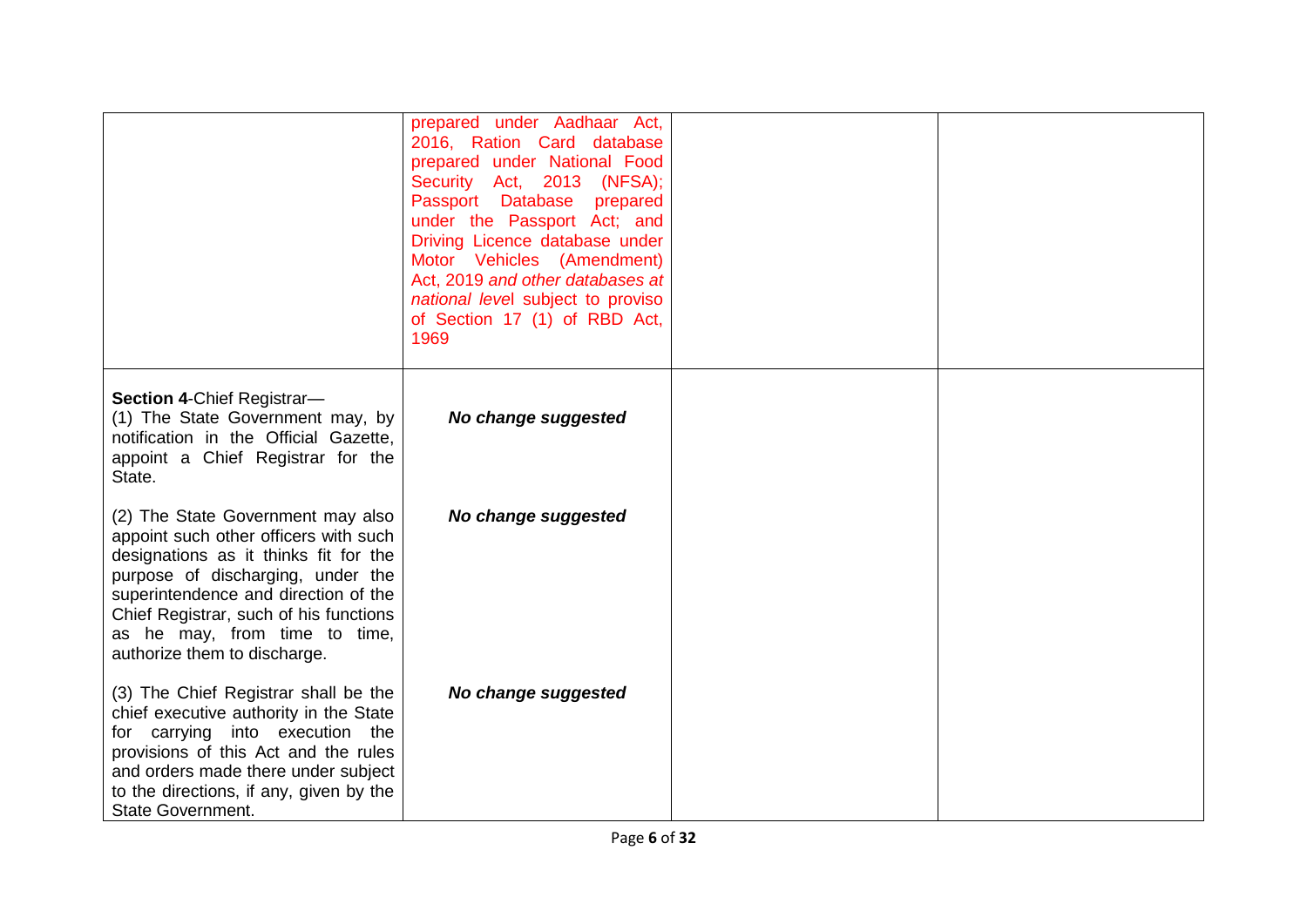| (4) The Chief Registrar shall take<br>steps, by the issue of suitable<br>instructions or otherwise, to co-<br>ordinate, unify and supervise the<br>work of registration in the State for<br>securing an efficient system of<br>registration and shall prepare and<br>submit to the State Government, in<br>such manner and at such intervals<br>as may be prescribed, a report on<br>the working of this Act in the State<br>along with the statistical report<br>referred to in sub-section (2) of | No change suggested                                                                                                                                                                                                                                                                                                                        |  |
|-----------------------------------------------------------------------------------------------------------------------------------------------------------------------------------------------------------------------------------------------------------------------------------------------------------------------------------------------------------------------------------------------------------------------------------------------------------------------------------------------------|--------------------------------------------------------------------------------------------------------------------------------------------------------------------------------------------------------------------------------------------------------------------------------------------------------------------------------------------|--|
| section 19.                                                                                                                                                                                                                                                                                                                                                                                                                                                                                         | <b>New Insertion</b><br>(4A) The Chief Registrar shall<br>take steps, by the issue of<br>suitable instructions or otherwise<br>to maintain a unified database of<br>civil registration records at State<br>level, and integrate with the<br>database at national level<br>maintained by Registrar General,<br>India, in prescribed manner. |  |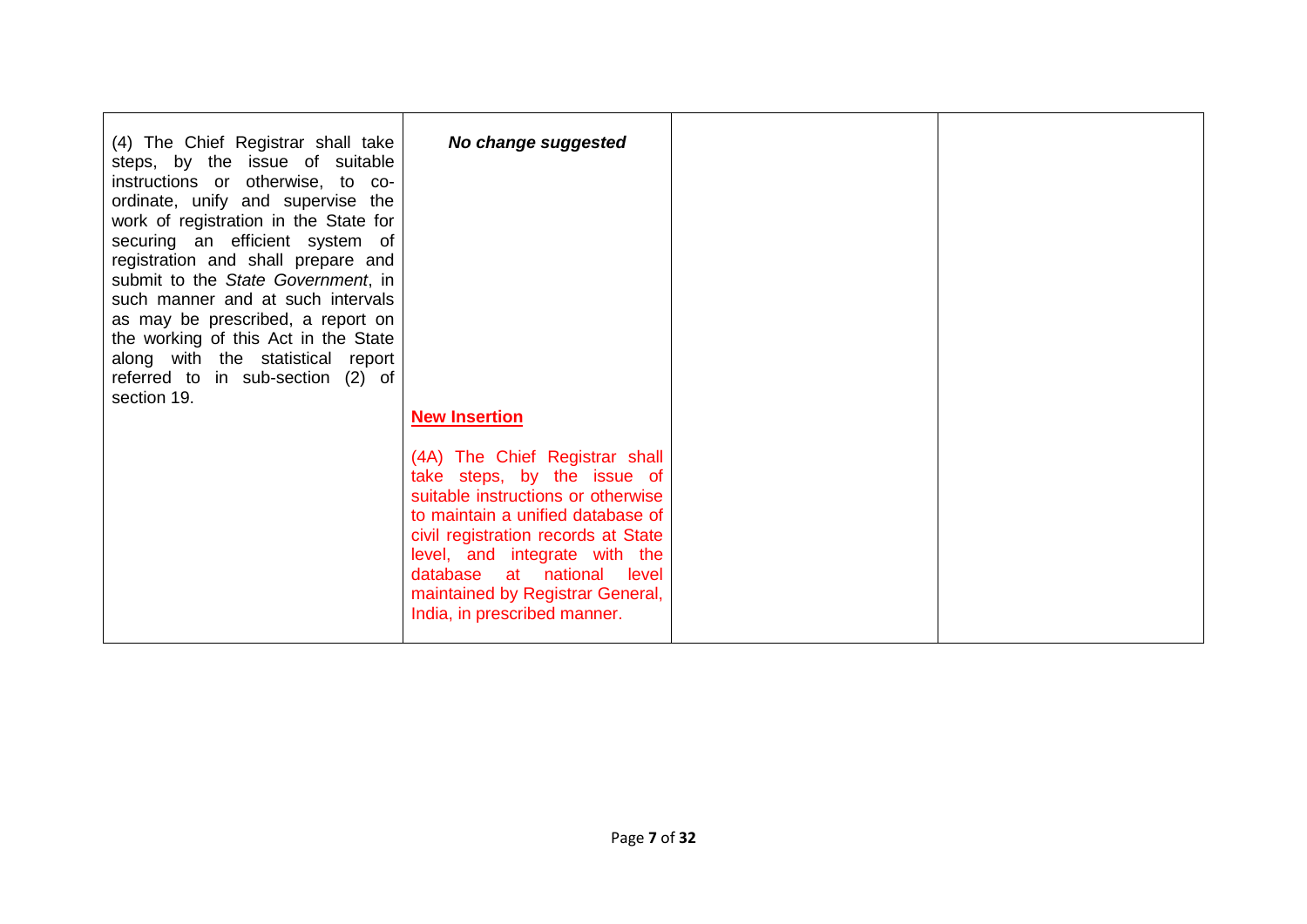| Section 5- Registration divisions-<br>The State Government may, by<br>notification in the Official Gazette,<br>divide the territory within the State<br>into such registration divisions as it<br>may think fit and prescribe different<br>rules for<br>different<br>registration<br>divisions.                                                                                                                                          | No change suggested |  |
|------------------------------------------------------------------------------------------------------------------------------------------------------------------------------------------------------------------------------------------------------------------------------------------------------------------------------------------------------------------------------------------------------------------------------------------|---------------------|--|
| Section 6- District Registrar-<br>(1) The State Government may<br>appoint a District Registrar for each<br>revenue district and such number of<br>Additional District Registrars as it<br>thinks fit who shall, subject to the<br>general control and direction of the<br>District Registrar, discharge such<br>functions of the District Registrar as<br>the District Registrar may, from time<br>to time, authorize them to discharge. | No change suggested |  |
| (2) The District Registrar, shall<br>superintend, subject to the direction<br>Chief<br>the<br>Registrar,<br>the<br>of<br>registration of births and deaths in<br>the district and shall be responsible<br>for carrying into execution in the<br>district the provisions of this Act and<br>the orders of the Chief Registrar<br>issued from time to time for the<br>purposes of this Act.                                                | No change suggested |  |
| Section7-Registrars-<br>Registrars-(1)<br>The<br><b>State</b><br>(1)                                                                                                                                                                                                                                                                                                                                                                     | No change suggested |  |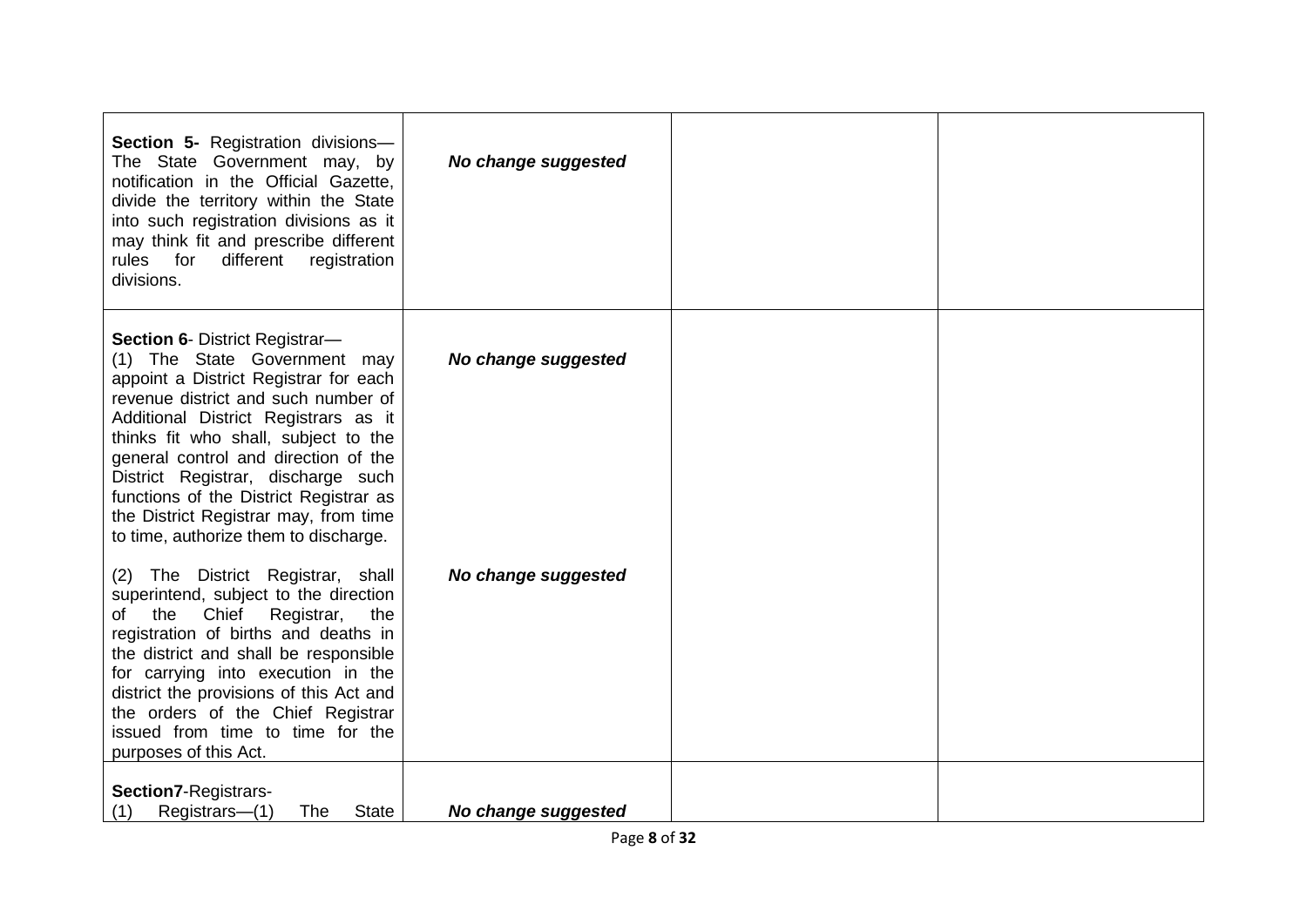| Government may appoint a Registrar<br>for each local area comprising the<br>area within the jurisdiction of a<br>municipality, Panchayat or other<br>local authority or any other area or a<br>combination of any two or more of<br>them:<br>Provided that the State Government                                                                                                                |                     |  |
|------------------------------------------------------------------------------------------------------------------------------------------------------------------------------------------------------------------------------------------------------------------------------------------------------------------------------------------------------------------------------------------------|---------------------|--|
| may appoint in the case of a<br>municipality, Panchayat or other<br>local authority, any officer or other<br>employee thereof as a Registrar.                                                                                                                                                                                                                                                  |                     |  |
| (2) Every Registrar shall, without fee<br>or reward, enter in the register<br>maintained for the purpose all<br>information given to him under<br>section 8 or section 9 and shall also<br>take steps to inform himself carefully<br>of every birth and of every death<br>which takes place in his jurisdiction<br>and to ascertain and register the<br>particulars required to be registered. | No change suggested |  |
| (3) Every Registrar shall have an<br>office in the local area for which he is<br>appointed.                                                                                                                                                                                                                                                                                                    | No change suggested |  |
| (4) Every Registrar shall attend his<br>office for the purpose of registering<br>births and deaths on such days and<br>at such hours as the Chief Registrar<br>may direct and shall cause to be<br>placed in some conspicuous place<br>on or near the outer door of the office<br>of the Registrar a board bearing, in                                                                         | No change suggested |  |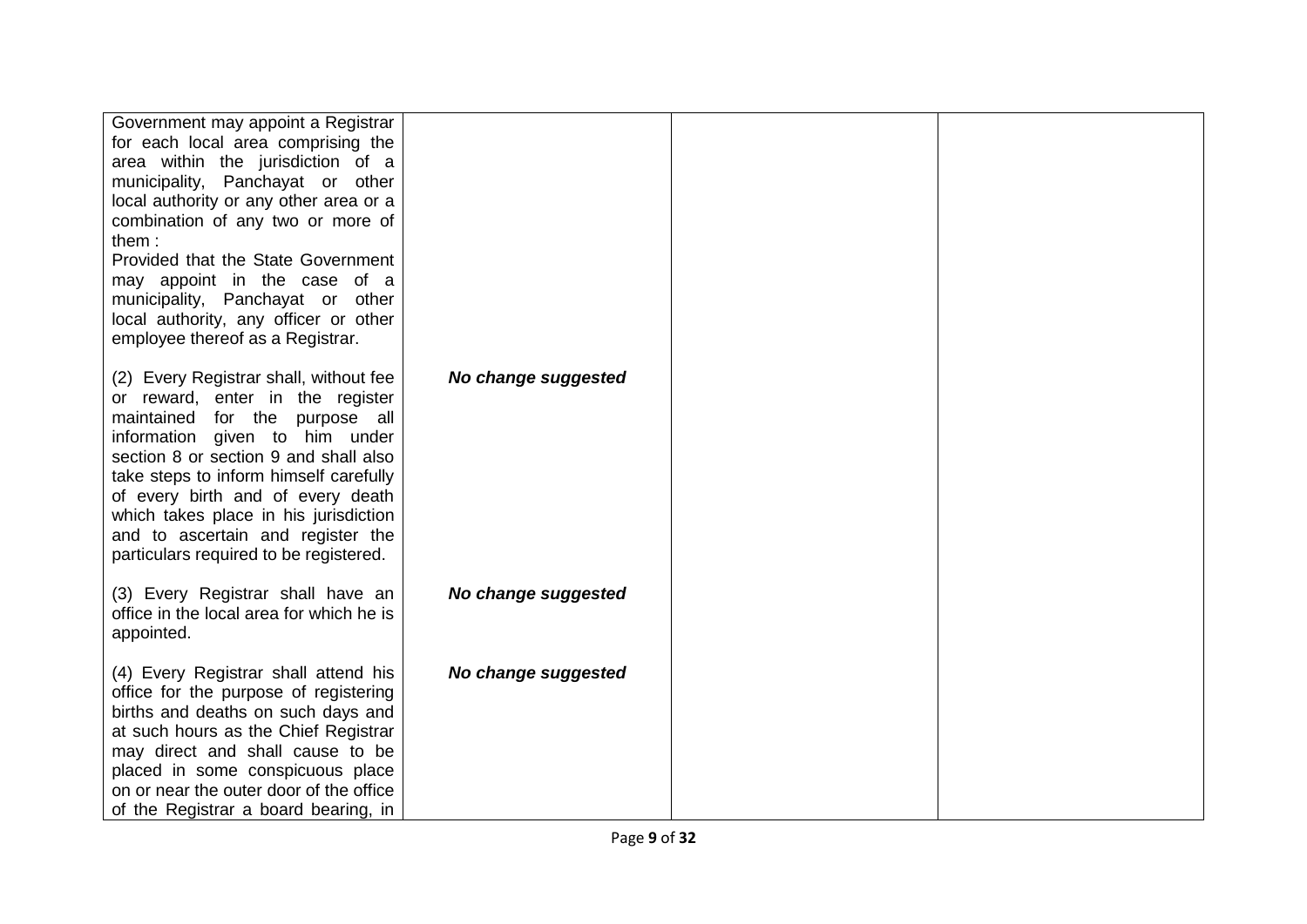| the local language, his name with the<br>addition of Registrar of Births and<br>Deaths for the local area for which<br>he is appointed, and the days and<br>hours of his attendance.<br>(5) The Registrar may, with the prior<br>approval of the Chief Registrar,<br>appoint Sub-Registrars and assign to<br>them any or all of his powers and<br>duties in relation to specified areas<br>within his jurisdiction.                                           | <b>Amendment</b><br>(5) The Registrar may, with the<br>prior approval of the Chief<br><b>Registrar appoint</b><br>(a) Sub-Registrars and assign to<br>them any or all of his powers and<br>duties in relation to specified<br>areas within his jurisdiction.<br><b>New Insertion</b><br>b) Special Sub-Registrars, in the<br>event of disaster, with any or all<br>of his powers and duties for on<br>the spot registration of deaths<br>and issuance of extract thereof,<br>as may be prescribed. |  |
|---------------------------------------------------------------------------------------------------------------------------------------------------------------------------------------------------------------------------------------------------------------------------------------------------------------------------------------------------------------------------------------------------------------------------------------------------------------|----------------------------------------------------------------------------------------------------------------------------------------------------------------------------------------------------------------------------------------------------------------------------------------------------------------------------------------------------------------------------------------------------------------------------------------------------------------------------------------------------|--|
| Section 8- Persons required to<br>register births and deaths-<br>(1) It shall be the duty of the persons<br>specified below to give or cause to<br>be given, either orally or in writing,<br>according to the best of their<br>knowledge and belief, within such<br>be<br>prescribed,<br>time as<br>may<br>information to the Registrar of the<br>several particulars required to be<br>entered in the forms prescribed by<br>the State Government under sub- | 1) It shall be the duty of the<br>persons specified below to give<br>or cause to be given, either orally<br>or in writing, according to the<br>best of their knowledge and<br>belief, within such time as may<br>be prescribed, information to the<br>Registrar<br>of<br>the<br>several<br>including Aadhaar<br>particulars<br>number, if available, of parents<br>and the informant in case of                                                                                                    |  |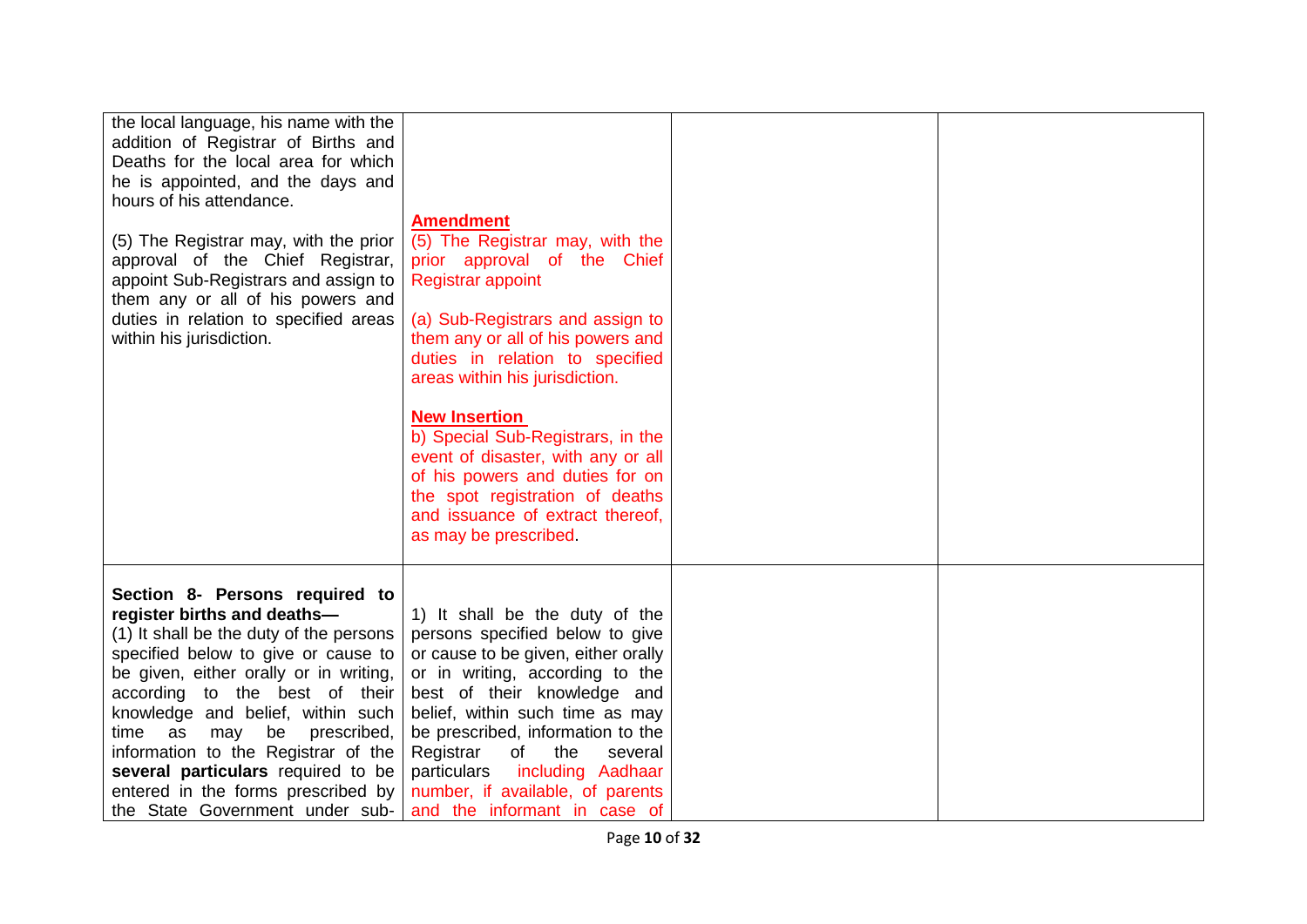| section (1) of section 16,--           | birth, and of the deceased,         |  |
|----------------------------------------|-------------------------------------|--|
|                                        | parents, husband or wife and the    |  |
|                                        |                                     |  |
|                                        | informant in case of death          |  |
|                                        | required to be entered in the       |  |
|                                        | forms prescribed by the State       |  |
|                                        | Government under sub-section        |  |
|                                        | $(1)$ of section 16,--              |  |
|                                        |                                     |  |
| (a) In respect of births and deaths in | (a) In respect of births and        |  |
| house, whether residential or non-     | deaths<br>in<br>house,<br>whether   |  |
| residential, not being any place       | residential or non- residential,    |  |
| referred to in clauses (b) to (e), the | not being any place referred to in  |  |
| head of the house or, in case more     | clauses (b) to (e), the head of the |  |
| than one household live in the         | house or, in case more than one     |  |
|                                        | household live in the house, the    |  |
| house, the head of the household,      |                                     |  |
| the head being the person, who is so   | head of the household, the head     |  |
| recognized by the house or the         | being the person, who is so         |  |
| household, and if he is not present in | recognized by the house or the      |  |
| the house at any time during the       | household, and if he is not         |  |
| period within which the birth or death | present in the house at any time    |  |
| has to be reported, the nearest        | during the period within which      |  |
| relative of the head present in the    | the birth or death has to be        |  |
| house, and in the absence of any       | reported, the nearest relative of   |  |
| such person, the oldest adult male     | the head present in the house,      |  |
| person present therein during the      | and in the absence of any such      |  |
| said period;                           | person, the oldest adult person     |  |
|                                        | present therein during the said     |  |
|                                        | period;                             |  |
|                                        |                                     |  |
|                                        | <b>New Insertions</b>               |  |
|                                        | $(aA)$ In<br>respect<br>of<br>non-  |  |
|                                        | institutional<br>adoption,<br>the   |  |
|                                        | adoptive parents will provide       |  |
|                                        | information;                        |  |
|                                        |                                     |  |
|                                        |                                     |  |
|                                        | (aB) in respect of child born to a  |  |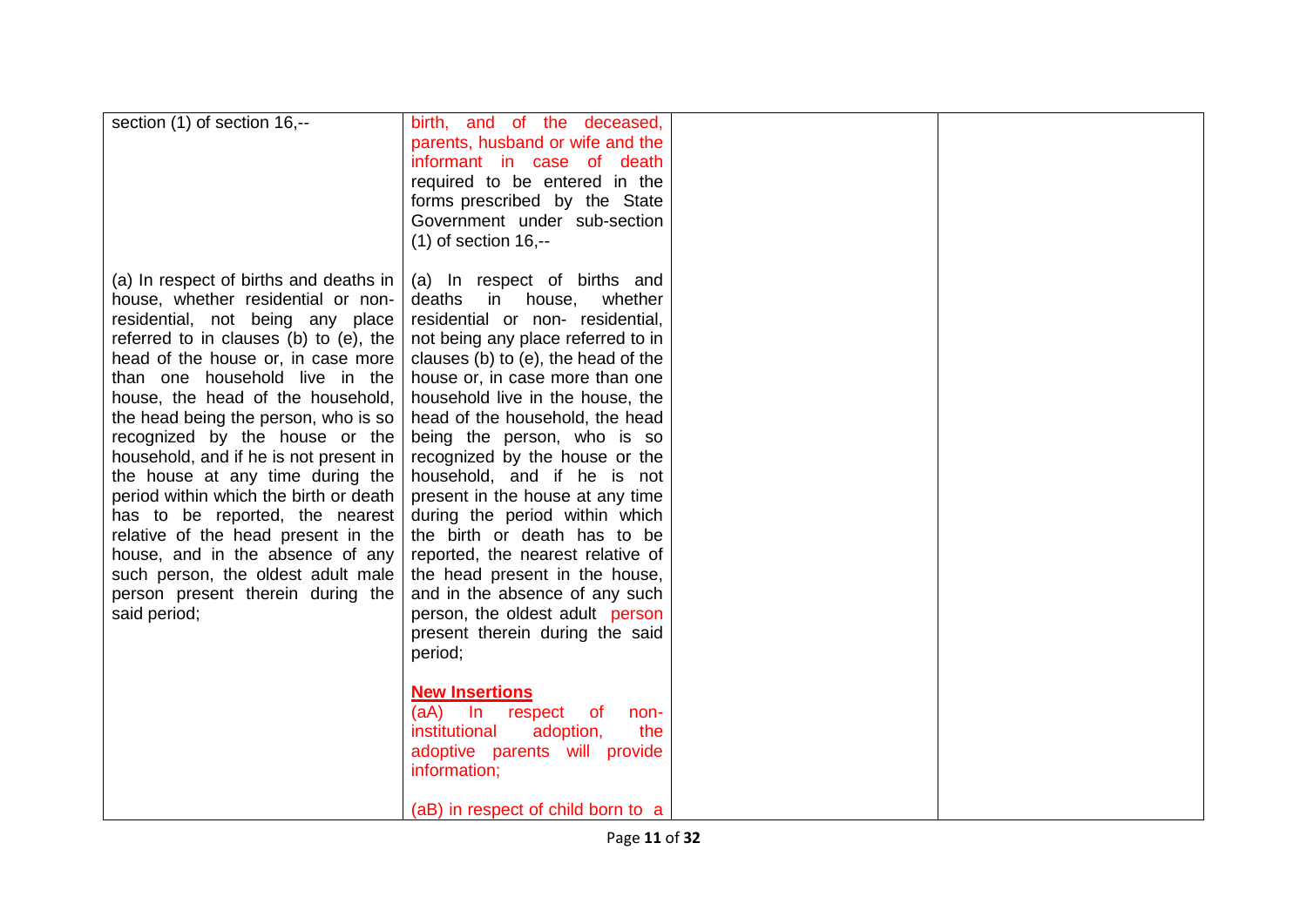|                                                                                                                                                                                                                                 | single parent / unwed mother<br>from her womb, the parent or the                                                                             |  |
|---------------------------------------------------------------------------------------------------------------------------------------------------------------------------------------------------------------------------------|----------------------------------------------------------------------------------------------------------------------------------------------|--|
|                                                                                                                                                                                                                                 | nearest relative.                                                                                                                            |  |
| (b) In respect of births and deaths in<br>a hospital, health centre, maternity or<br>nursing home or other like institution,<br>the medical officer in charge or any<br>person authorized by him in this<br>behalf;             | No change suggested                                                                                                                          |  |
| (c) In respect of births and deaths in<br>a jail, the jailor in charge;                                                                                                                                                         | No change suggested                                                                                                                          |  |
| (d) In respect of births and deaths in<br>chattram,<br>choultry,<br>hostel,<br>a<br>dharmasala,<br>boarding-house,<br>lodging-house, tavern, barrack, toddy<br>shop or place of public resort, the<br>person in charge thereof; | No change suggested                                                                                                                          |  |
|                                                                                                                                                                                                                                 | <b>New Insertion</b>                                                                                                                         |  |
|                                                                                                                                                                                                                                 | (dA) in respect of birth of a child<br>taken on adoption from the                                                                            |  |
|                                                                                                                                                                                                                                 | Specialised Adoption Agency                                                                                                                  |  |
|                                                                                                                                                                                                                                 | (SAA), the person in charge<br>thereof.                                                                                                      |  |
|                                                                                                                                                                                                                                 | (Pre-adoption)                                                                                                                               |  |
|                                                                                                                                                                                                                                 | (dB) In respect of orphan,<br>abandoned, or surrendered child<br>in child care institution, the<br>person in charge or caretaker<br>thereof; |  |
| (e) In respect of any new-born child<br>or dead body found deserted in a                                                                                                                                                        | No change suggested.                                                                                                                         |  |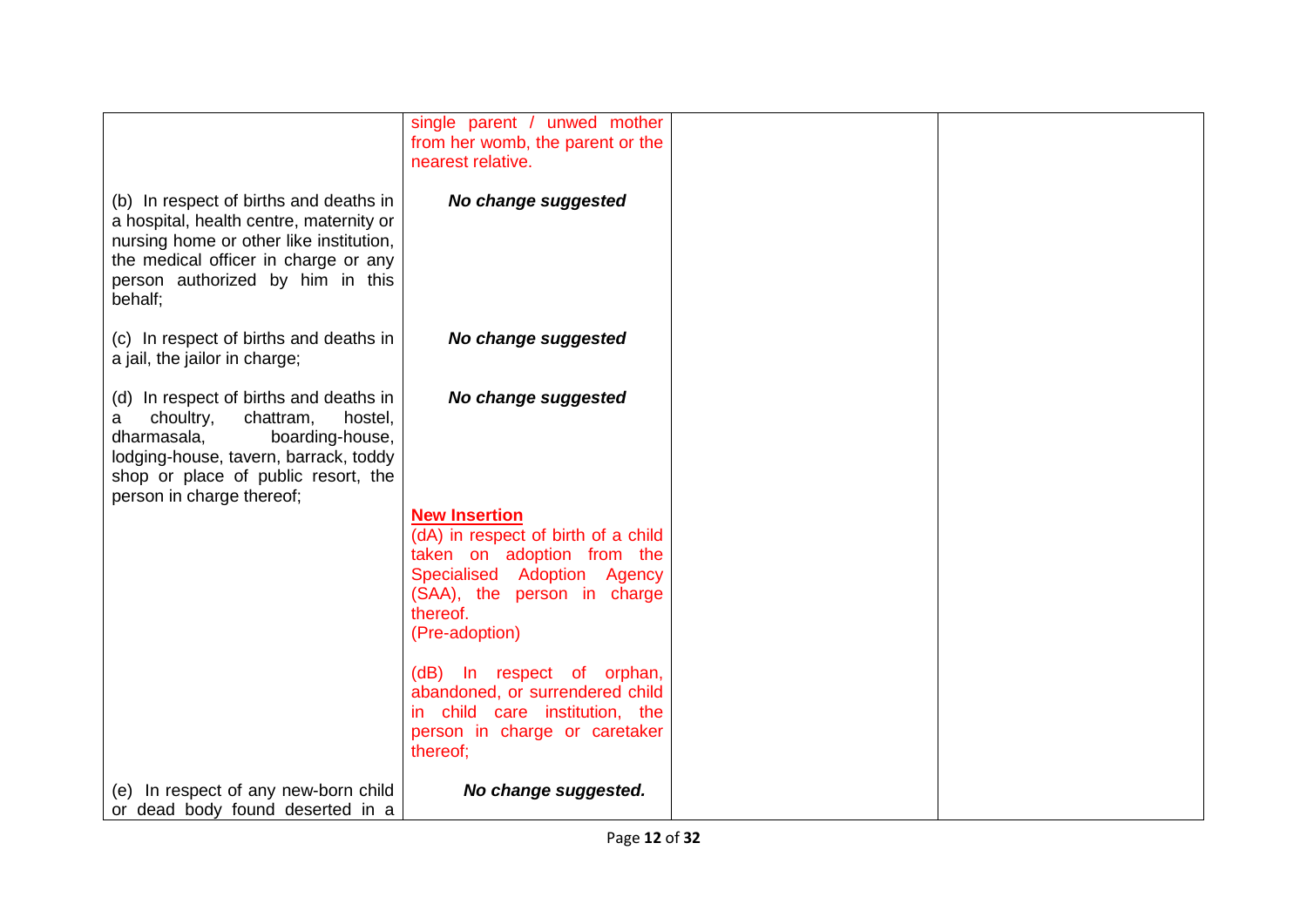| public place, the headman or other<br>corresponding officer of the village in<br>the case of a village and the officer in<br>charge of the local police station<br>elsewhere:<br>Provided that any person who<br>finds such child or dead body, or in<br>whose charge such child or dead<br>body may be placed, shall notify<br>such fact to the headman or officer<br>aforesaid:                                                                                                                                                                  |                     |  |
|----------------------------------------------------------------------------------------------------------------------------------------------------------------------------------------------------------------------------------------------------------------------------------------------------------------------------------------------------------------------------------------------------------------------------------------------------------------------------------------------------------------------------------------------------|---------------------|--|
| (f) In any other place, such person<br>as may be prescribed.                                                                                                                                                                                                                                                                                                                                                                                                                                                                                       | No change suggested |  |
| Notwithstanding<br>anything<br>(2)<br>contained in sub-section (1), the<br>State Government, having regard to<br>conditions obtaining<br>in a<br>the<br>registration division, may be order<br>require that for such period as may<br>be specified in the order, any person<br>specified by the State Government<br>by designation in this behalf, shall<br>give or cause to be given information<br>regarding births and deaths in a<br>house referred to in clause (a) of<br>sub-section (i) instead of the persons<br>specified in that clause. | No change suggested |  |
| <b>Section-9 ------</b><br>Special provision regarding births<br>and deaths in a plantation-In the<br>case of births and deaths in a<br>plantation, the superintendent of the                                                                                                                                                                                                                                                                                                                                                                      | No change suggested |  |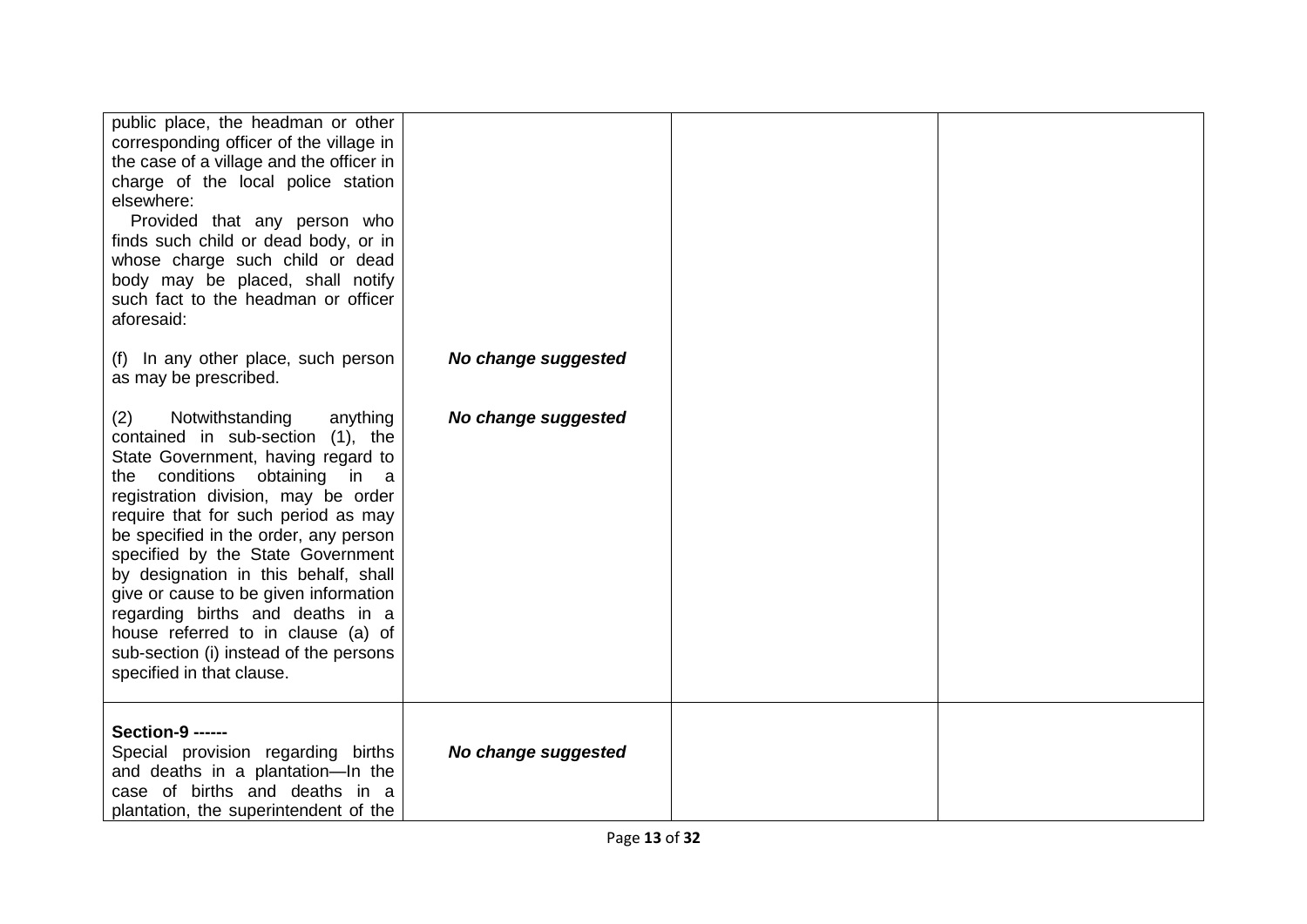| plantation shall give or cause to be<br>given to the Registrar the information<br>referred to in section 8<br>Provided that the persons referred to<br>in clauses (a) to (f) of sub-section (i)<br>of section 8 shall furnish the<br>particulars<br>the<br>necessary<br>to<br>superintendent of the plantation.<br>Explanation $-$ In this section, the<br>expression "plantation" means any<br>land not less than four hectares in<br>extent which is being prepared for<br>the production of, or<br>actually<br>coffee,<br>produces, tea,<br>pepper,<br>rubber, cardamom, cinchona or such<br><b>State</b><br>other products<br>the<br>as<br>Government may, by notification in<br>the Official Gazette, specify and the<br>expression "superintendent of the<br>plantation" means the person having<br>the charge or supervision of the<br>labourers and work in the plantation,<br>called<br>whether<br>a<br>manager,<br>superintendent or by any other<br>name. |                     |  |
|----------------------------------------------------------------------------------------------------------------------------------------------------------------------------------------------------------------------------------------------------------------------------------------------------------------------------------------------------------------------------------------------------------------------------------------------------------------------------------------------------------------------------------------------------------------------------------------------------------------------------------------------------------------------------------------------------------------------------------------------------------------------------------------------------------------------------------------------------------------------------------------------------------------------------------------------------------------------|---------------------|--|
| <b>Section 10-Duty of certain persons</b><br>to notify births and deaths and to<br>certify cause of death-<br>(1) It shall be the duty of-<br>(i) the midwife or any other medical<br>or health attendant at a birth or<br>death,<br>(ii) the keeper or the owner of a<br>place set apart for the disposal of                                                                                                                                                                                                                                                                                                                                                                                                                                                                                                                                                                                                                                                        | No change suggested |  |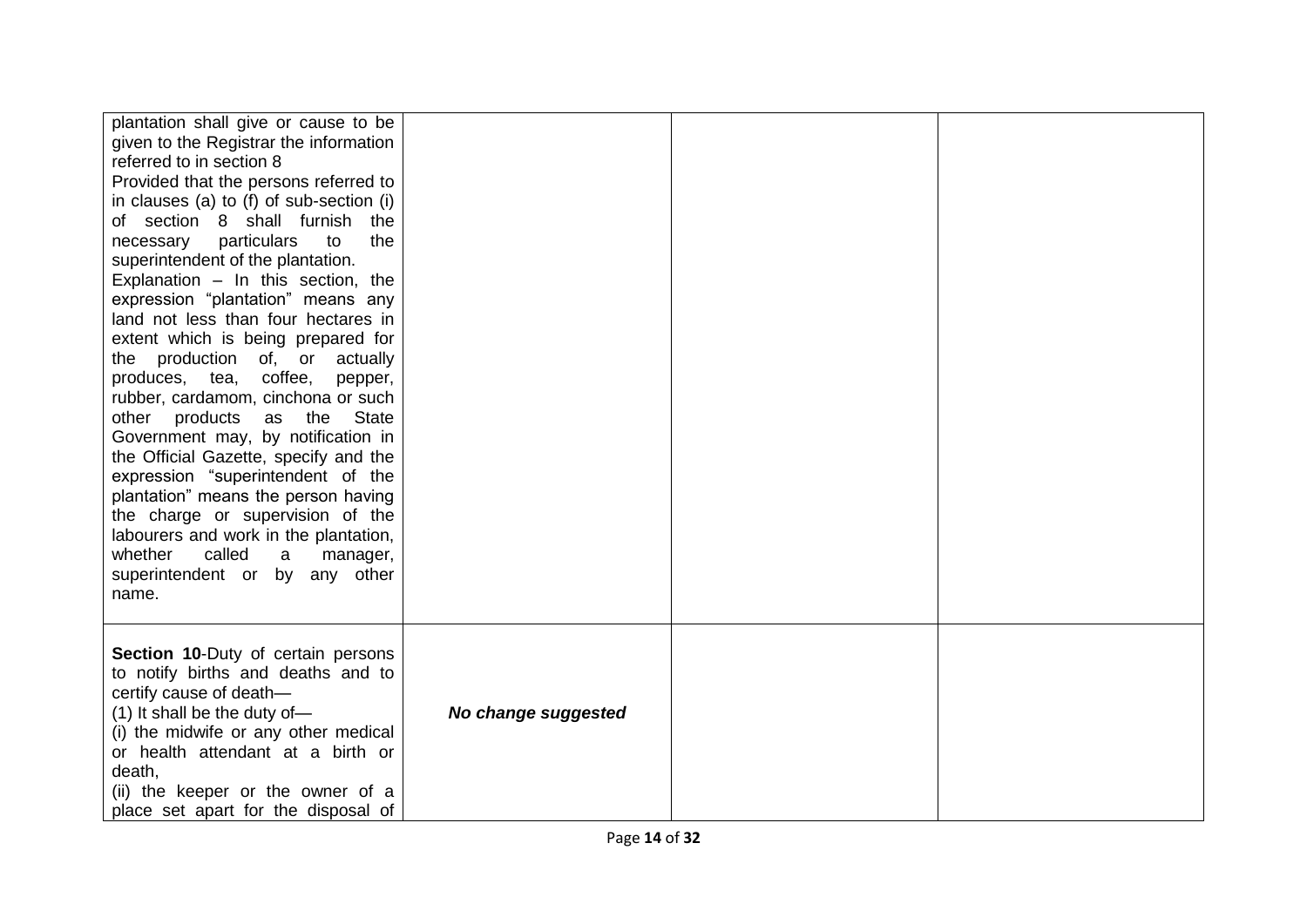| dead bodies or any person required               |                                         |  |
|--------------------------------------------------|-----------------------------------------|--|
| by a local authority to be present at            |                                         |  |
| such place, or                                   |                                         |  |
| (iii) any other person whom the State            |                                         |  |
| Government may specify in this                   |                                         |  |
| behalf by his designation, to notify             |                                         |  |
| every birth or death or both at which            |                                         |  |
| he or she attended or was present,               |                                         |  |
| or which occurred in such areas as               |                                         |  |
| may be prescribed, to the Registrar              |                                         |  |
| within such time and in such manner              |                                         |  |
|                                                  |                                         |  |
| as may be prescribed.                            |                                         |  |
|                                                  | The existing Sub-Section 10             |  |
|                                                  | (2) may be substituted with the         |  |
|                                                  | following-                              |  |
| <b>State</b><br>(2)<br>In<br>any<br>area,<br>the | (2) Where the death occurs in           |  |
| Government, having regard to the                 | medical<br>institutions,<br>any         |  |
| facilities available therein in this             | irrespective<br>ownership,<br><b>of</b> |  |
| behalf, may require that a certificate           | providing specialized or general        |  |
| as to the cause of death shall be                | treatment, it shall be mandatory        |  |
| obtained by the Registrar from such              | for those institutions to provide a     |  |
| person and in such form as may be                | certificate as to the cause of          |  |
| prescribed.                                      | death to the Registrar and a            |  |
|                                                  | copy to the nearest relative in         |  |
|                                                  | such form as may be prescribed.         |  |
|                                                  |                                         |  |
| (3) Where the State Government has               | (3) Where the State Government          |  |
| required under sub-section (2) that a            | has required under sub-section          |  |
| certificate as to the cause of death             | (2) that a certificate as to the        |  |
| shall be obtained, in the event of the           | cause of death shall be obtained.       |  |
| death of any person who, during his              | In the event of the death of any        |  |
| last illness was attended by a                   | other<br>than<br>medical<br>person      |  |
| medical practitioner, the medical                | institution who, during his last        |  |
| practitioner shall, after the death of           | illness was attended by a               |  |
| that person, forthwith, issue without            | medical practitioner, the medical       |  |
| charging any fee, to the person                  | practitioner shall, after the death     |  |
|                                                  |                                         |  |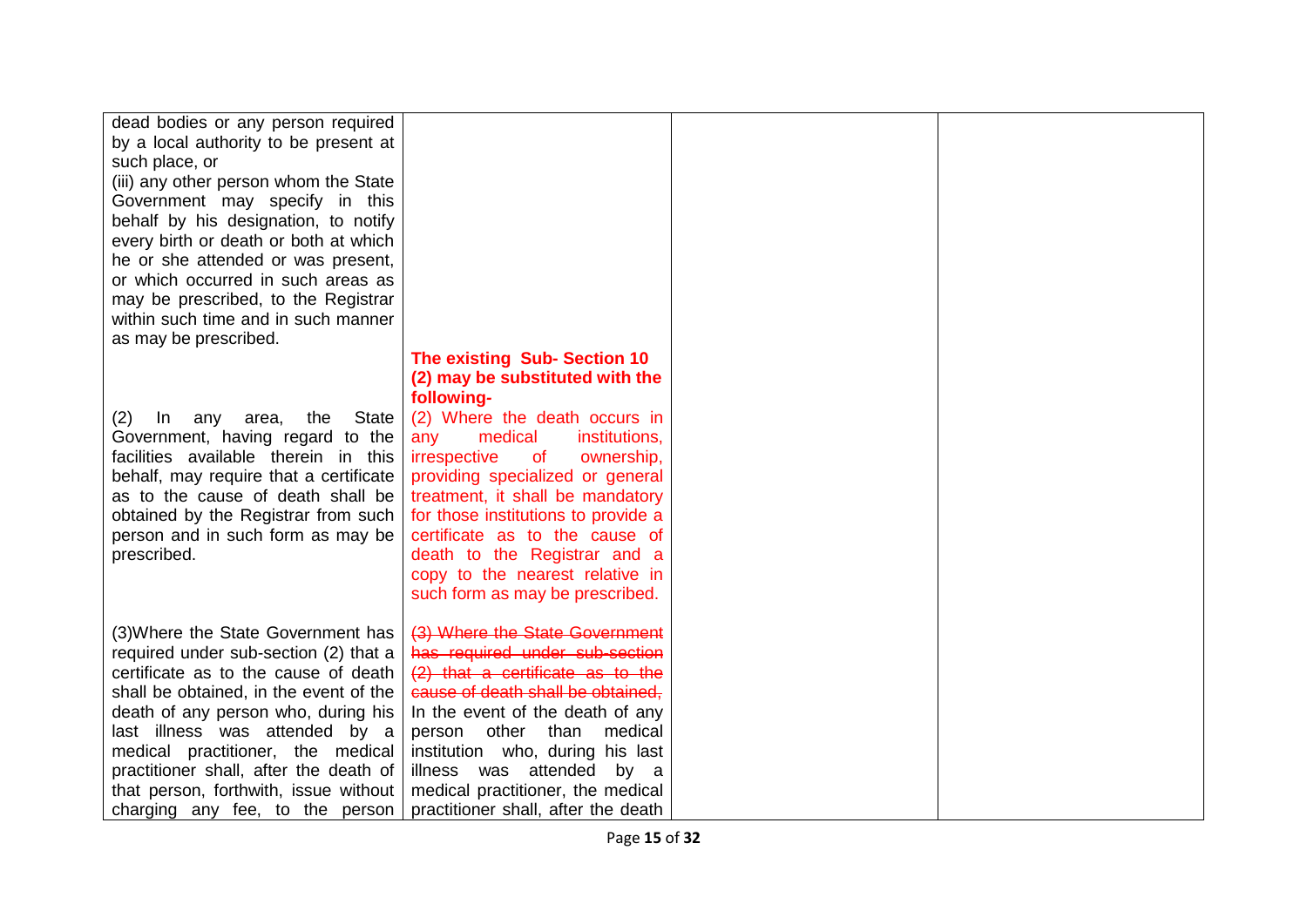| required under this Act to give<br>information concerning the death, a<br>certificate in the prescribed form<br>stating to the best of his knowledge<br>and belief the cause of death; and<br>the certificate shall be received and<br>delivered by such person to the<br>Registrar at the time of giving<br>information concerning the death as<br>required by this Act.                                                                                              | of that person, forthwith, issue<br>only once, without charging any<br>fee, to the person required under<br>this Act to give information<br>concerning<br>death,<br>the<br>a<br>certificate in the prescribed form<br>stating to the best of his<br>knowledge and belief the cause<br>of death; and the certificate shall<br>be received and delivered by<br>such person to the Registrar at<br>the time of giving information<br>concerning the death as required<br>by this Act. |  |
|------------------------------------------------------------------------------------------------------------------------------------------------------------------------------------------------------------------------------------------------------------------------------------------------------------------------------------------------------------------------------------------------------------------------------------------------------------------------|------------------------------------------------------------------------------------------------------------------------------------------------------------------------------------------------------------------------------------------------------------------------------------------------------------------------------------------------------------------------------------------------------------------------------------------------------------------------------------|--|
| <b>Section 11-</b><br>Informant to sign the register - Every<br>person who has orally given to the<br>Registrar any information required<br>under this Act shall write in the<br>register maintained in this behalf, his<br>name, description and place of<br>abode, and, if he cannot write, shall<br>put his thumb mark in the register<br>against his name, description and<br>place of abode, the particulars being<br>in such a case entered by the<br>Registrar. | No change suggested.                                                                                                                                                                                                                                                                                                                                                                                                                                                               |  |
| <b>Section 12-</b><br>Extracts of registration entries to be<br>given to informant. - The Registrar<br>shall, as soon as the registration of a<br>birth or death has been completed*.                                                                                                                                                                                                                                                                                  | Extracts of registration entries to<br>be given to informant. -The<br>Registrar shall, as soon as the                                                                                                                                                                                                                                                                                                                                                                              |  |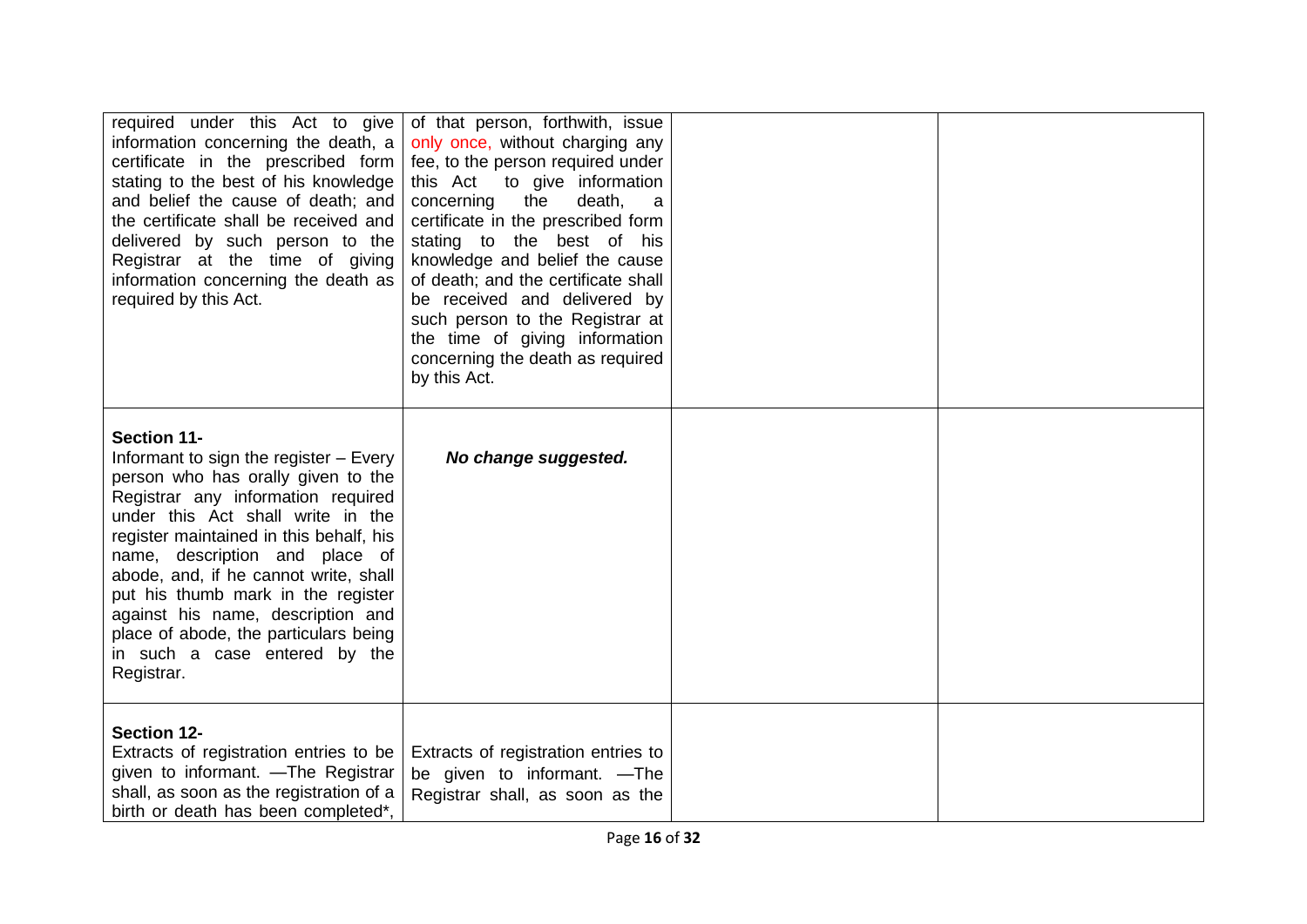| give, free of charge, to the person<br>who gives information under section<br>8 or section 9 an extract of the<br>prescribed particulars under his<br>hand from the register relating to<br>such birth or death.                                                                                                                                                                                                                                | registration of a birth or death<br>has been completed but not<br>later than 7 days give, free of<br>charge, to the person who gives<br>information under section 8 or<br>section 9 an extract of the<br>prescribed particulars under his<br>signature from the register<br>relating to such birth or death.                                                                                                         |  |
|-------------------------------------------------------------------------------------------------------------------------------------------------------------------------------------------------------------------------------------------------------------------------------------------------------------------------------------------------------------------------------------------------------------------------------------------------|----------------------------------------------------------------------------------------------------------------------------------------------------------------------------------------------------------------------------------------------------------------------------------------------------------------------------------------------------------------------------------------------------------------------|--|
| Section 13-Delayed registration of<br>births and deaths. -                                                                                                                                                                                                                                                                                                                                                                                      |                                                                                                                                                                                                                                                                                                                                                                                                                      |  |
| (1) Any birth or death of which<br>information is given to the Registrar<br>after the expiry of the period<br>specified therefore, but within thirty<br>days of its occurrence, shall be<br>registered on payment of such late<br>fee as may be prescribed                                                                                                                                                                                      | No change suggested.                                                                                                                                                                                                                                                                                                                                                                                                 |  |
| (2) Any birth or death of which<br>delayed information is given to the<br>Registrar after thirty days but within<br>one year of its occurrence shall be<br>registered only with the written<br>permission of<br>the<br>prescribed<br>authority and on payment of the<br>prescribed fee and the production of<br>an affidavit made before a notary<br>public or any other officer authorized<br>behalf<br>in this<br>by the State<br>Government. | (2) Any birth or death of which<br>delayed information is given to<br>the Registrar after thirty days but<br>within one year of its occurrence<br>shall be registered only with the<br>written permission of the District<br>Registrar or any other prescribed<br>authority and on payment of the<br>prescribed<br>fee<br>and<br>the<br>production of a prescribed self-<br>attested<br>document<br>as<br>prescribed |  |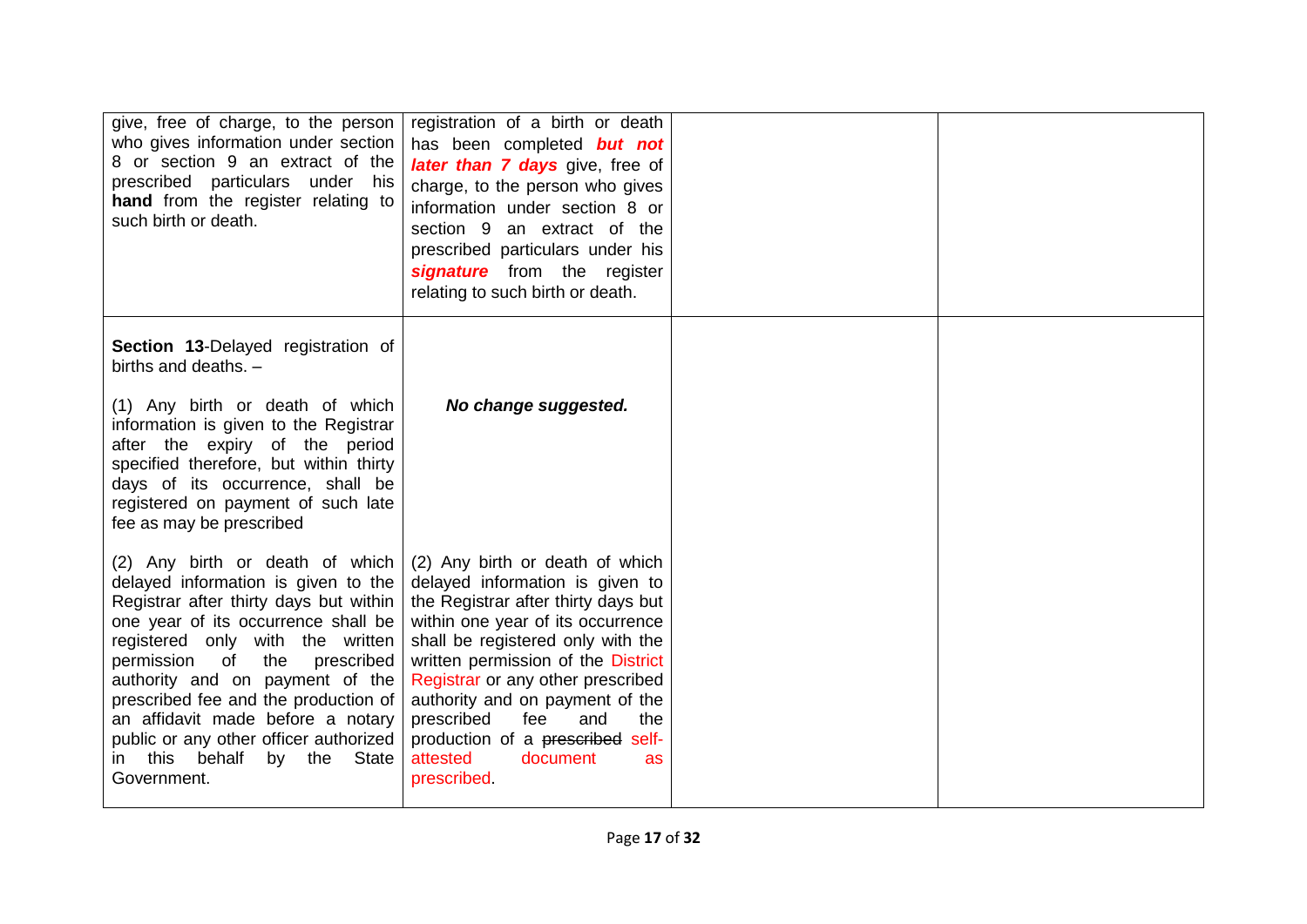| (3) Any birth or death which has not<br>been registered within one year of its<br>occurrence shall be registered only<br>on an order made by a magistrate<br>of the first class or a Presidency<br><b>Magistrate</b> after verifying the<br>correctness of the birth or death and<br>on payment of the prescribed fee.                                                                                            | Any birth or death which has not<br>been registered within one year<br>its occurrence shall be<br>of<br>registered only on an order made<br>by an executive magistrate after<br>verifying the correctness of the<br>birth or death and on payment of<br>the prescribed fee. |  |
|-------------------------------------------------------------------------------------------------------------------------------------------------------------------------------------------------------------------------------------------------------------------------------------------------------------------------------------------------------------------------------------------------------------------|-----------------------------------------------------------------------------------------------------------------------------------------------------------------------------------------------------------------------------------------------------------------------------|--|
| (4) The provisions of this section<br>shall be without prejudice to any<br>action that may be taken against a<br>person for failure on his part to<br>register any birth or death within the<br>time specified therefore and any<br>such birth or death<br>may<br>be<br>registered during the pendency of<br>any such action.                                                                                     | No change suggested                                                                                                                                                                                                                                                         |  |
| Section 14-Registration of name of<br>child. - Where the birth of any child<br>has been registered without a name,<br>the parent or guardian of such child<br>shall within the prescribed period<br>give information regarding the name<br>of the child to the Registrar either<br>orally or in writing and thereupon the<br>Registrar shall enter such name in<br>the register and initial and date the<br>entry | <b>No Change suggested</b>                                                                                                                                                                                                                                                  |  |
| <b>Section</b><br>$15 -$<br>Correction<br>or<br>cancellation of entry in the register of                                                                                                                                                                                                                                                                                                                          |                                                                                                                                                                                                                                                                             |  |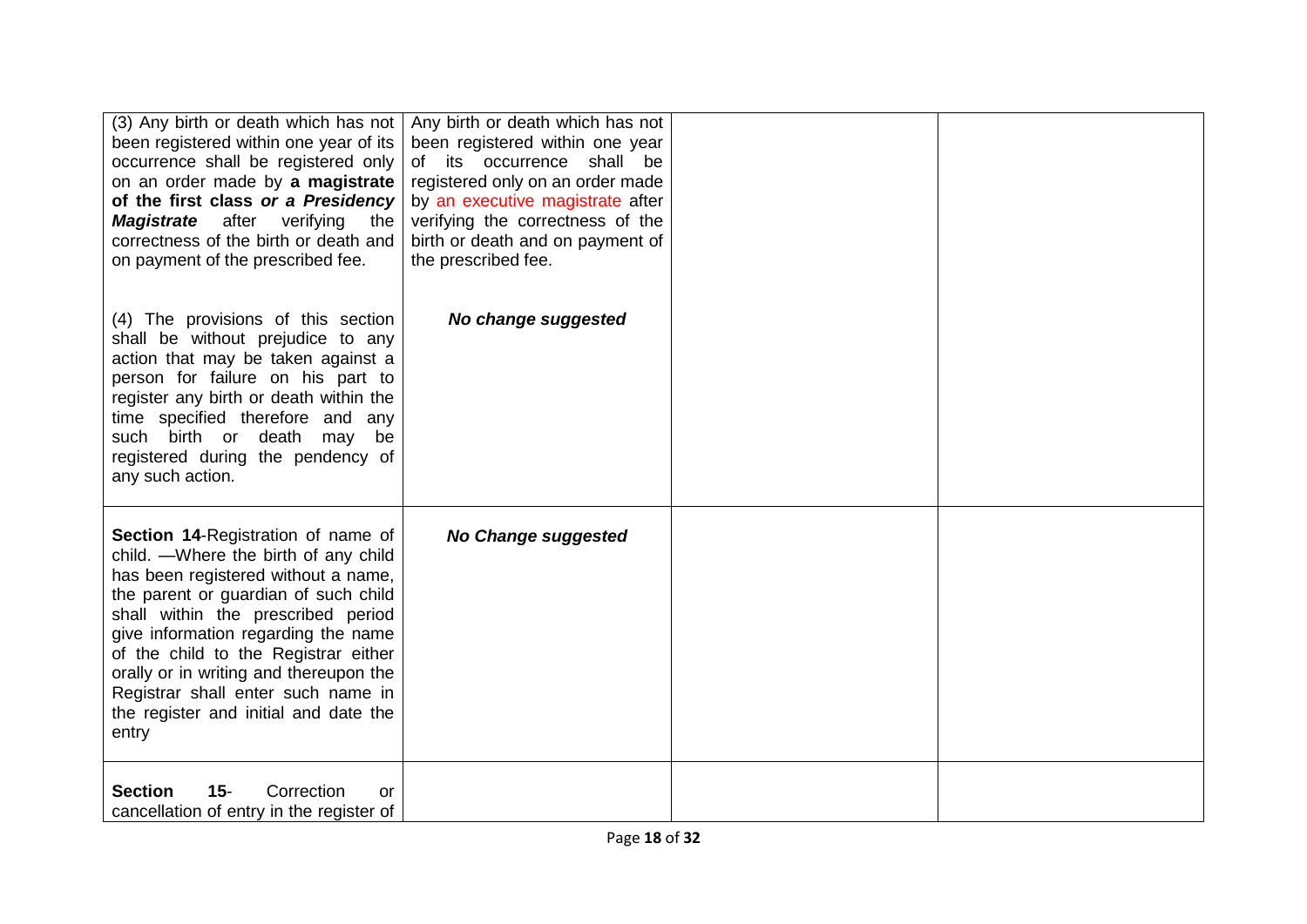| births and deaths.-<br>If it is proved to the satisfaction of the<br>Registrar that any entry of a birth or<br>death in any register kept by him<br>under this Act is erroneous in form or<br>substance, or has been fraudulently<br>or improperly made, he may, subject<br>to such rules as may be made by the<br>State Government with respect to the<br>conditions on which and the<br>circumstances in which such entries<br>may be corrected or cancelled,<br>correct the error or cancel the entry<br>by suitable entry in the margin,<br>without any alteration of the original<br>entry, and shall sign the marginal<br>entry and add thereto the date of the<br>correction or cancellation. | <b>No Change suggested</b> |  |
|------------------------------------------------------------------------------------------------------------------------------------------------------------------------------------------------------------------------------------------------------------------------------------------------------------------------------------------------------------------------------------------------------------------------------------------------------------------------------------------------------------------------------------------------------------------------------------------------------------------------------------------------------------------------------------------------------|----------------------------|--|
| Section 16- Registrars to keep<br>registers in the prescribed form -<br>(1) Every Registrar shall keep in the<br>prescribed form a register of births<br>and deaths for the registration area<br>or any part thereof in relation to<br>which he exercises jurisdiction.                                                                                                                                                                                                                                                                                                                                                                                                                              | No change suggested        |  |
| (2) The Chief Registrar shall cause<br>be printed and supplied a<br>to<br>sufficient number of register books<br>for making entries of births and<br>deaths according to such forms and<br>instructions as may, from time to<br>time, be prescribed; and a copy of<br>such forms in the local language                                                                                                                                                                                                                                                                                                                                                                                               | No change suggested        |  |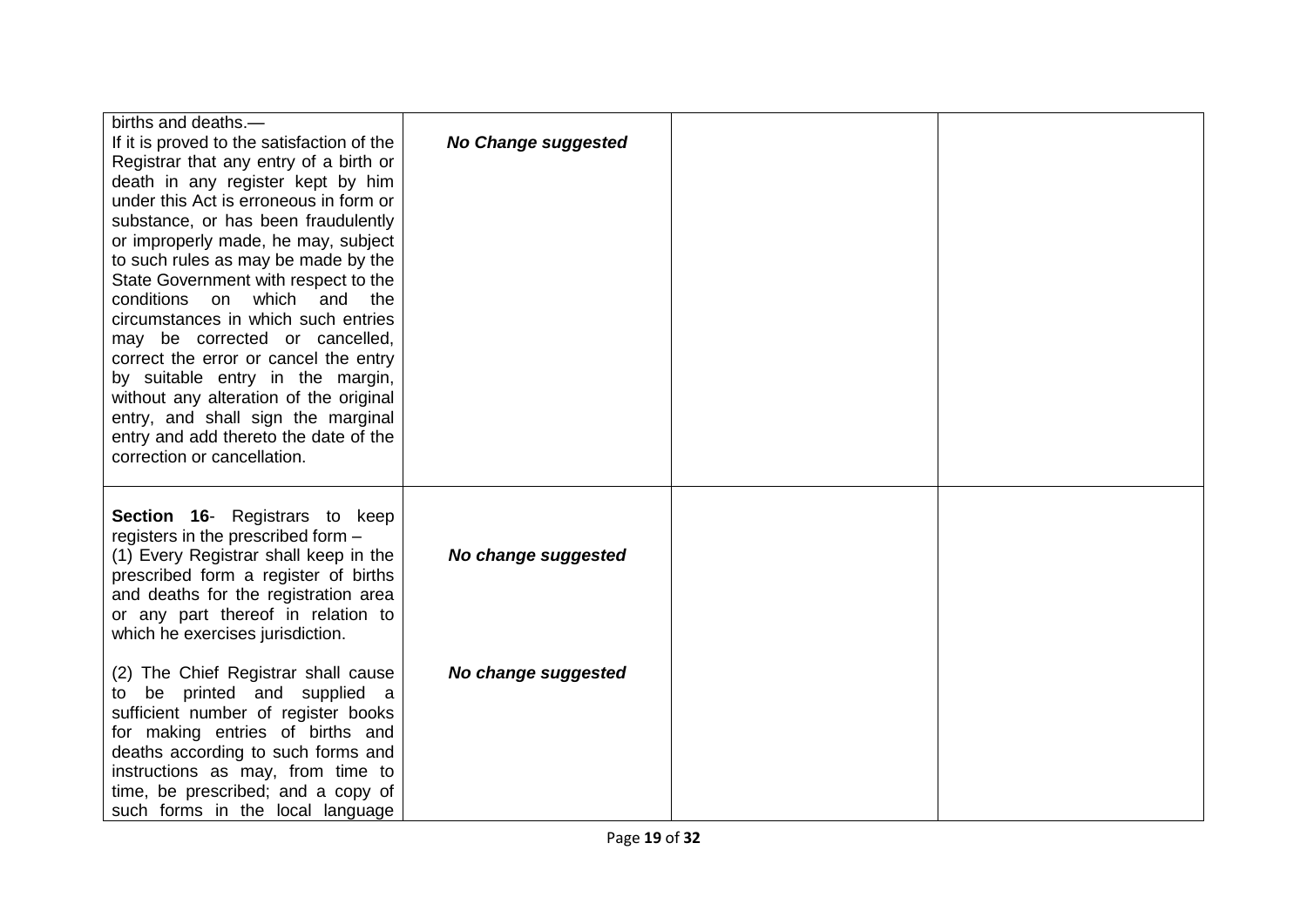| shall be posted in some conspicuous<br>place on or near the outer door of the<br>office of every Registrar.                                                                                                                                                                                                                                                                                                                                                                                                                                |                                                                     |  |
|--------------------------------------------------------------------------------------------------------------------------------------------------------------------------------------------------------------------------------------------------------------------------------------------------------------------------------------------------------------------------------------------------------------------------------------------------------------------------------------------------------------------------------------------|---------------------------------------------------------------------|--|
| Section 17- Search of births and<br>deaths register-<br>(1) Subject to any rules made in this<br>behalf by the State Government,<br>including rules relating to the<br>payment of fees and postal charges,<br>any person may--<br>Cause a search to be made by the<br>Registrar for any entry in a register of<br>births and deaths; and Obtain an<br>extract from such register relating to<br>any birth or death:<br>Provided that no extract relating to<br>any death, issued to any person,<br>shall<br>disclose<br>the<br>particulars | No change suggested                                                 |  |
| regarding the cause of death as<br>entered in the register.                                                                                                                                                                                                                                                                                                                                                                                                                                                                                |                                                                     |  |
| (2) All extracts given under this<br>section shall be certified by the<br>Registrar or any other officer<br>authorised by the State Government<br>to give such extracts as provided in<br>section 76 of the Indian Evidence<br>Act, 1872 (1 of 1872), and shall be<br>admissible in evidence for the<br>purpose of proving the birth or death<br>to which the entry relates.                                                                                                                                                               | No change suggested                                                 |  |
|                                                                                                                                                                                                                                                                                                                                                                                                                                                                                                                                            | <b>New Insertion</b>                                                |  |
|                                                                                                                                                                                                                                                                                                                                                                                                                                                                                                                                            | (2A) Notwithstanding anything<br>contained in any other law for the |  |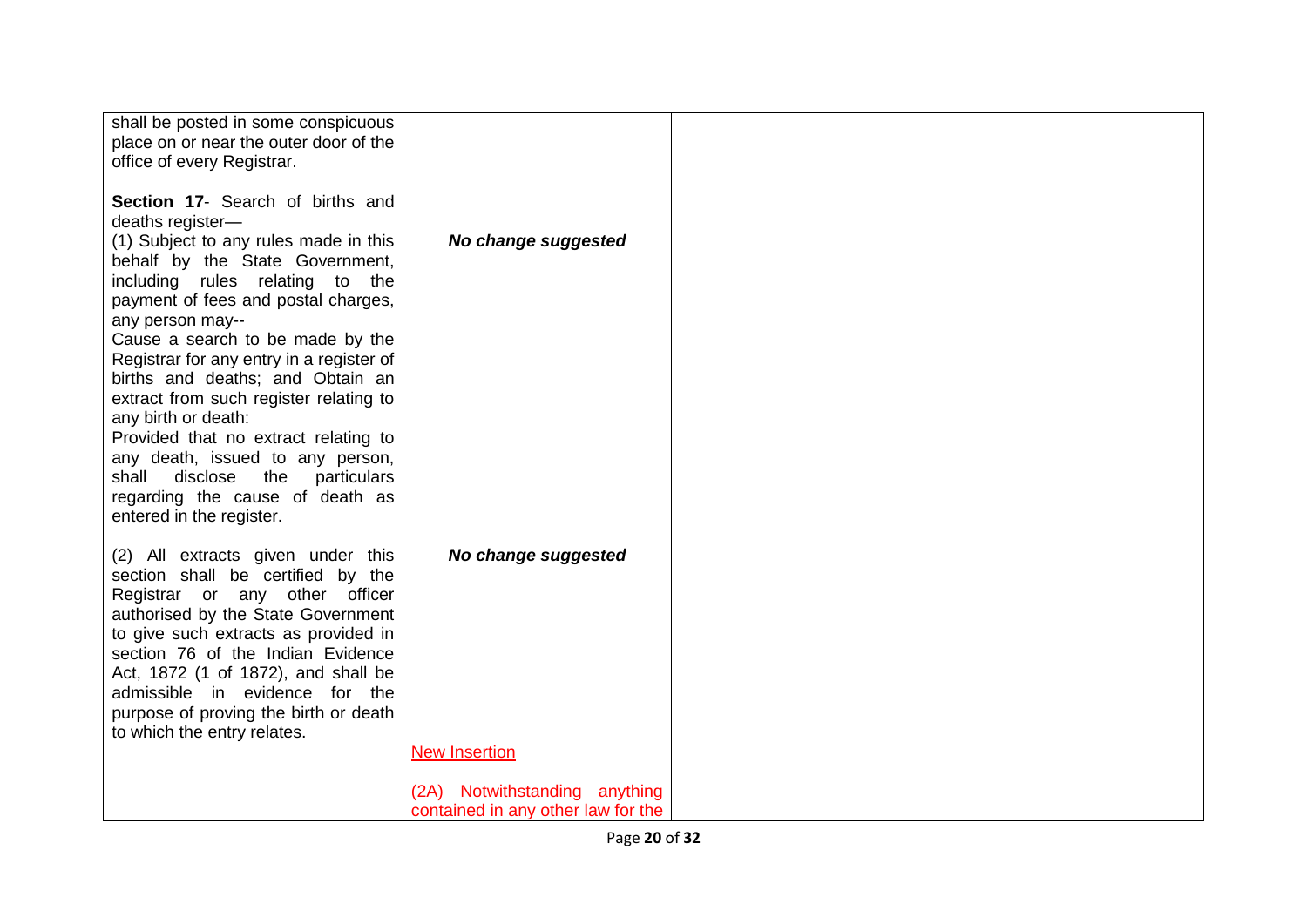|                                                                                                                                                                                                                                                           | time being in force, the extracts<br>in sub-section (2) above, shall be<br>used to prove the date and place<br>of birth of a person born on or<br>after the date of Amendment<br>for:<br>a) Admission into educational<br>institutions:<br>b) Issuance of driving license;<br>c) Preparation of voter list;<br>d) Registration of marriage;<br>e) Appointment<br>in<br>Central<br>Government,<br><b>State</b><br>Government, Local<br><b>Bodies</b><br><b>Public</b><br><b>Sector</b><br>and<br>Undertakings; and Statutory<br>Bodies, Autonomous Bodies<br>under Central and<br><b>State</b><br>Government;<br>f) Issuance of passport;<br>g) Other cases as prescribed<br>by rule. |  |
|-----------------------------------------------------------------------------------------------------------------------------------------------------------------------------------------------------------------------------------------------------------|--------------------------------------------------------------------------------------------------------------------------------------------------------------------------------------------------------------------------------------------------------------------------------------------------------------------------------------------------------------------------------------------------------------------------------------------------------------------------------------------------------------------------------------------------------------------------------------------------------------------------------------------------------------------------------------|--|
| Section 18- Inspection of registration<br>$offices -$<br>The registration offices shall be<br>inspected, and the registers kept<br>therein shall be examined in such<br>manner and by such authority as<br>may be specified by the District<br>Registrar. | The registration offices shall be<br>inspected, and the registers kept<br>therein shall be examined in<br>such manner and by such<br>authority as may be specified by<br>the Chief Registrar by a general<br>or special order in this behalf.                                                                                                                                                                                                                                                                                                                                                                                                                                        |  |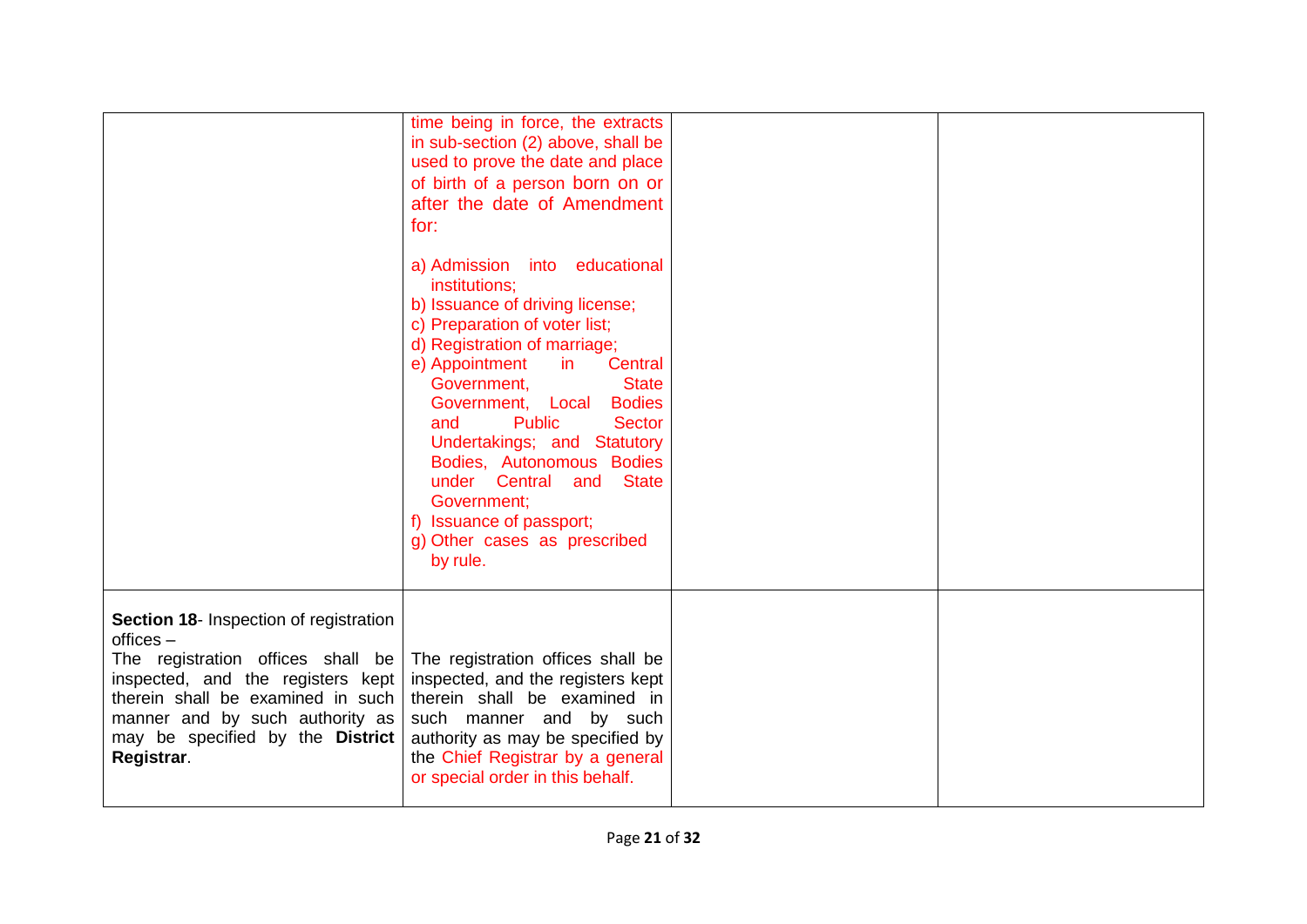| <b>Section</b><br><b>19-Registrars</b> to<br>send<br>Chief<br>periodical returns to the<br>Registrar for compilation-<br>(1) Every Registrar shall send to the<br>Chief Registrar or to any officer<br>specified by him, at such intervals<br>and in such form as may be<br>prescribed, a return regarding the<br>entries of births and deaths in the<br>register kept by such Registrar.                                                                                                      | No changes suggested |  |
|------------------------------------------------------------------------------------------------------------------------------------------------------------------------------------------------------------------------------------------------------------------------------------------------------------------------------------------------------------------------------------------------------------------------------------------------------------------------------------------------|----------------------|--|
| (2) The Chief Registrar shall cause<br>the information in the returns<br>furnished by the Registrars to be<br>compiled and shall publish for the<br>information of the public a statistical<br>report on the registered births and<br>deaths during the year at such<br>intervals and in such form as may be<br>prescribed.                                                                                                                                                                    | No changes suggested |  |
| Section 20- Special provision as to<br>registration of births and deaths of<br>citizens outside India-<br>(1) The Registrar General shall,<br>subject to such rules as may be<br>made by the Central Government in<br>this behalf, cause to be registered<br>information as to births and deaths of<br>citizens of India outside India<br>received by him under the rules<br>relating to the registration of such<br>citizens at Indian Consulates made<br>under the Citizenship Act, 1955 (57 | No change suggested  |  |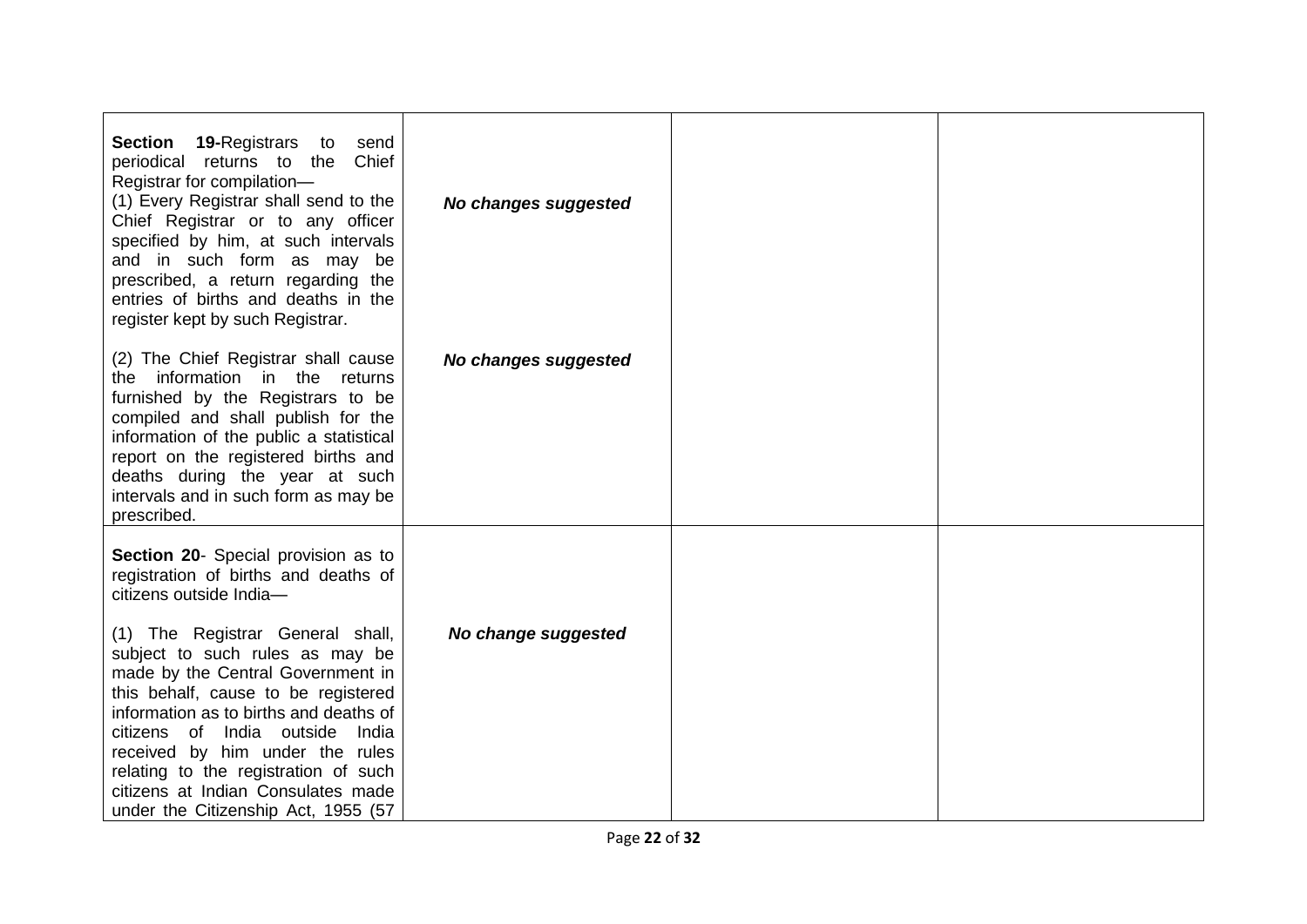| of 1955), and every such registration<br>shall also be deemed to have been<br>duly made under this Act.<br>(2) In the case of any child born                                                                                                                                                                                                                                                                                                                                                                                                                  | No change suggested  |  |
|---------------------------------------------------------------------------------------------------------------------------------------------------------------------------------------------------------------------------------------------------------------------------------------------------------------------------------------------------------------------------------------------------------------------------------------------------------------------------------------------------------------------------------------------------------------|----------------------|--|
| outside India in respect of whom<br>information has not been received as<br>provided in sub-section (1), if the<br>parents of the child returns to India<br>with a view to settling therein, they<br>may, at any time within sixty days<br>from the date of the arrival of the<br>child in India, get the birth of the child<br>registered under this Act in the same<br>manner as if the child was born in<br>India and the provisions of section 13<br>shall apply to the birth of such child<br>after the expiry of the period of sixty<br>days aforesaid. |                      |  |
| Section 21-Power of Registrar to<br>obtain information regarding birth or<br>death-The Registrar may either<br>orally or in writing require any person<br>to furnish any information within his<br>knowledge in connection with a birth<br>or death in the locality within which<br>such person resides and that person<br>shall be bound to comply with such<br>requisition.                                                                                                                                                                                 | No changes suggested |  |
| <b>Section</b><br>Power<br>$22 -$<br>to<br>give<br>directions-The Central Government<br>may give such directions to any                                                                                                                                                                                                                                                                                                                                                                                                                                       | No changes suggested |  |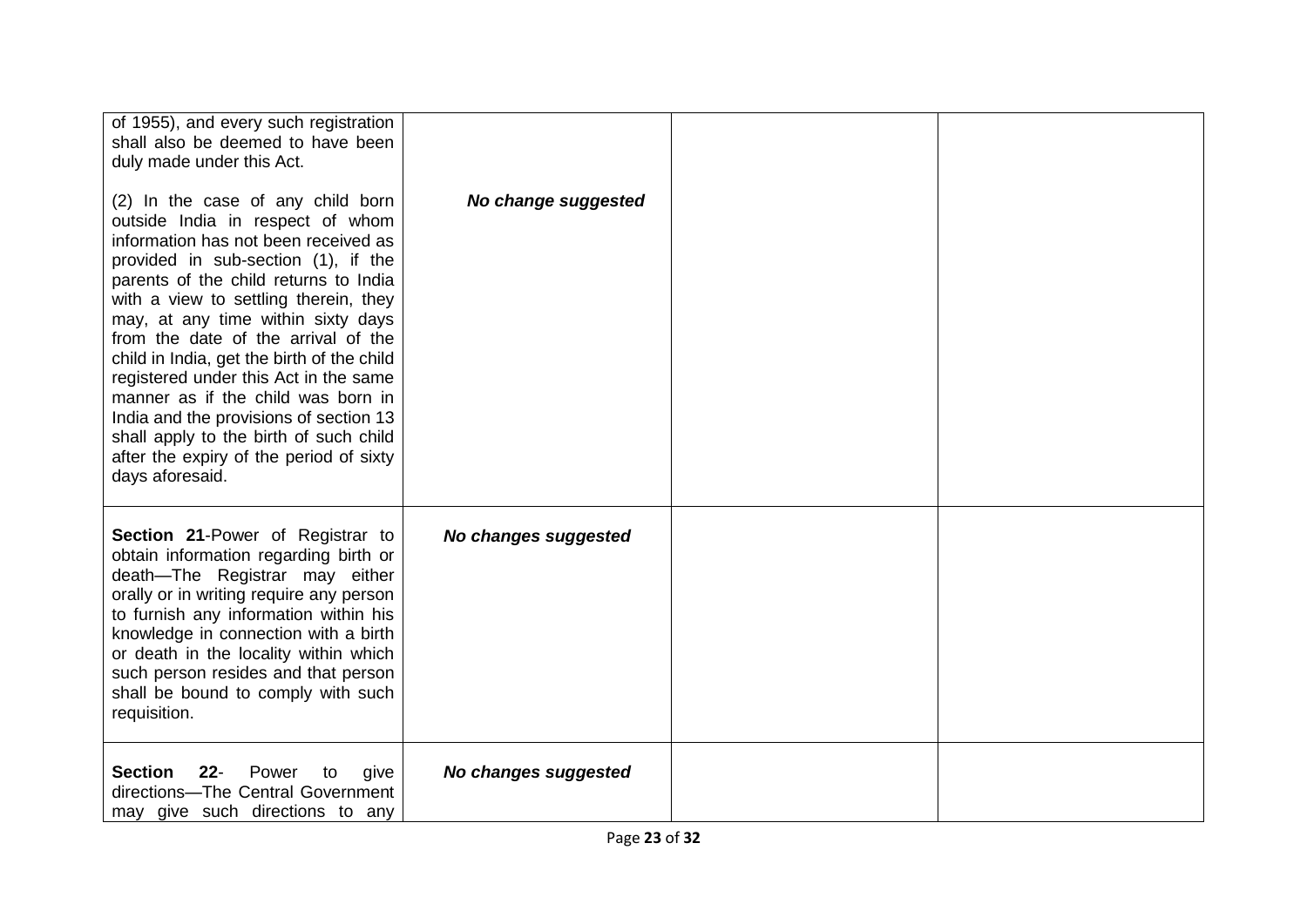| State Government as may appear to<br>be necessary for carrying into<br>execution in the State any of the<br>provisions of this Act or of any rule or<br>order made there under.                                                                            |                                                                                                                                                                                                                                                                                                                                                           |  |
|------------------------------------------------------------------------------------------------------------------------------------------------------------------------------------------------------------------------------------------------------------|-----------------------------------------------------------------------------------------------------------------------------------------------------------------------------------------------------------------------------------------------------------------------------------------------------------------------------------------------------------|--|
| Section 23- Penalties-<br>(1) Any person who-<br>(a) fails without reasonable cause to<br>give any information which it is his<br>duty to give under any of the<br>provisions of sections 8 and 9; or                                                      | Section 23- Penalties-<br>(1) Any person [or Institution]<br>$who$ —<br>fails without reasonable<br>(a)<br>cause to give any information<br>which it is his duty to give under<br>any of the provisions of sections<br>8 and 9; or                                                                                                                        |  |
| (b) gives or causes to be given, for<br>the purpose of being inserted in any<br>register of births and deaths, any<br>information which he knows or<br>believes to be false regarding any of<br>the particulars required to be known<br>and registered; or | (b) gives or causes to be given,<br>for the purpose of being inserted<br>in any register of births and<br>deaths, any information which he<br>knows or believes to be false<br>regarding any of the particulars<br>required to be known and<br>registered; or                                                                                             |  |
| (c) refuses to write his name,<br>description and place of abode or to<br>put his thumb mark in the register as<br>required by section 11, shall be<br>punishable with fine which may<br>extend to fifty rupees.                                           | (c) refuses to write his name,<br>description and place of abode<br>or to put his thumb mark in the<br>register as required by section<br>11, shall be punishable with a<br>fine which may extend to two<br>hundred fifty rupees or, in case<br>of institution, with a fine which<br>may extend to one thousand<br>rupees per event of birth or<br>death. |  |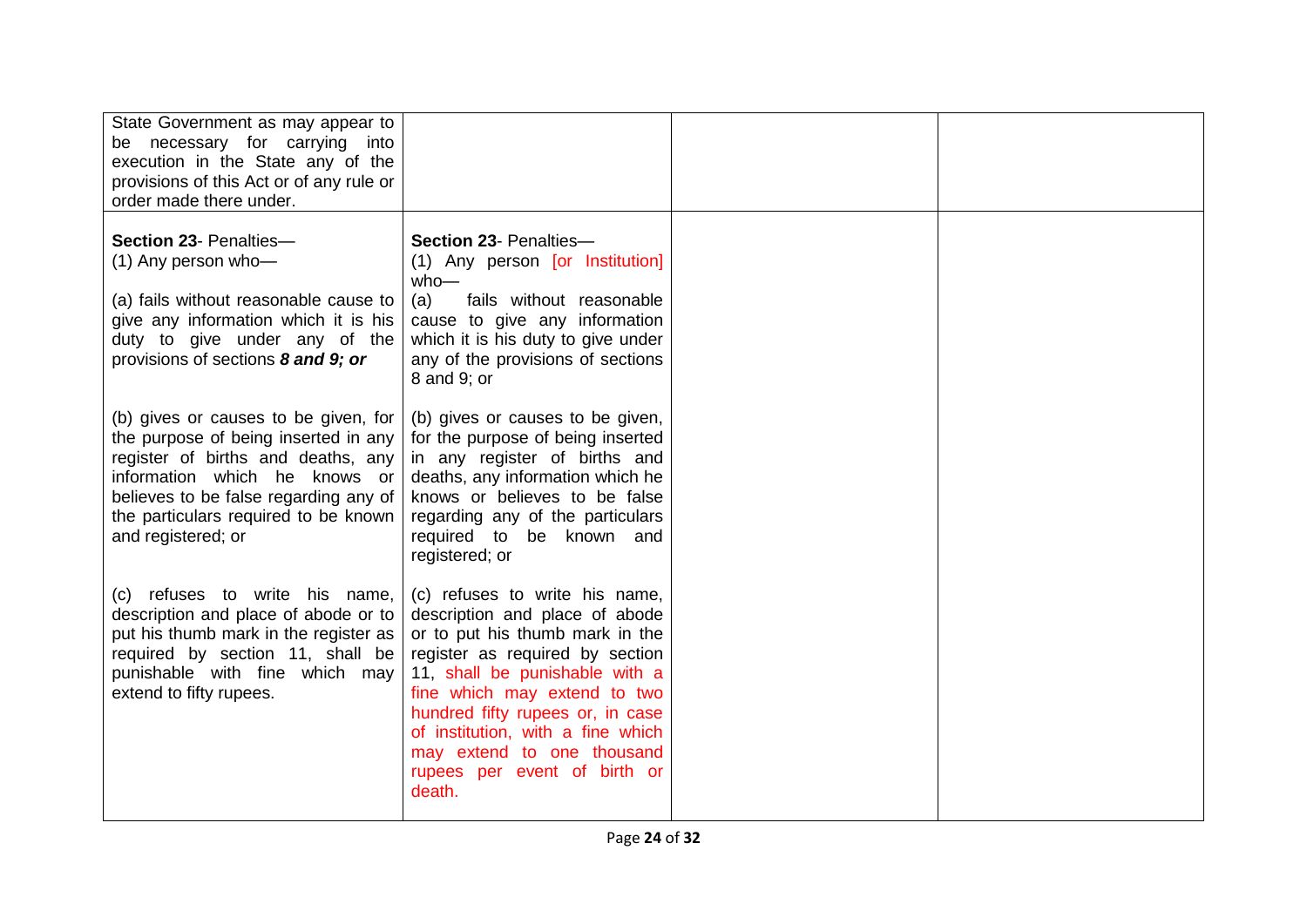| (2) Any Registrar or Sub-Registrar<br>who neglects or refuses, without<br>reasonable cause, to register any<br>birth or death occurring in his<br>jurisdiction or to submit any returns<br>as required by sub-section (1) of<br>section 19 shall be punishable with<br>fine which may extend to fifty<br>rupees. | (2)<br>Registrar or Sub-<br>Any<br>Registrar<br>who neglects or<br>without<br>refuses<br>reasonable<br>cause, to register any birth or<br>death occurring in his jurisdiction<br>or not issues extracts to the<br>informant under section 12 or to<br>submit any returns as required<br>by sub-section (1) of section 19<br>shall be punishable with fine<br>which may extend to<br>one<br>thousand rupees.                     |  |
|------------------------------------------------------------------------------------------------------------------------------------------------------------------------------------------------------------------------------------------------------------------------------------------------------------------|---------------------------------------------------------------------------------------------------------------------------------------------------------------------------------------------------------------------------------------------------------------------------------------------------------------------------------------------------------------------------------------------------------------------------------|--|
| (3) Any medical practitioner who<br>neglects or refuses to issue a<br>certificate under sub-section (3) of<br>section 10 and any person who<br>neglects or refuses to deliver such<br>certificate shall be punishable with<br>fine which may extend to fifty<br>rupees.                                          | (3) Any medical practitioner who<br>neglects or refuses to issue a<br>certificate under sub-section (3)<br>of section 10 and any person<br>who neglects or refuses to<br>deliver such certificate shall be<br>punishable with fine which may<br>extend to one thousand rupees<br>in each event.                                                                                                                                 |  |
| who, without<br>Any person<br>(4)<br>reasonable cause, contravenes any<br>provision of this Act for the<br>contravention of which no penalty is<br>provided for in this section shall be<br>punishable with fine which may<br>extend to ten rupees.                                                              | (4) Any person [or institution]<br>who, without reasonable cause,<br>contravenes any provision of this<br>Act, for the contravention of<br>which no penalty is provided for<br>this<br>section<br>shall<br>in.<br>be<br>punishable with a fine which may<br>extend to two hundred fifty<br>rupees or, in the case of an<br>institution, with a fine which may<br>extend to one thousand rupees<br>per event of birth and death. |  |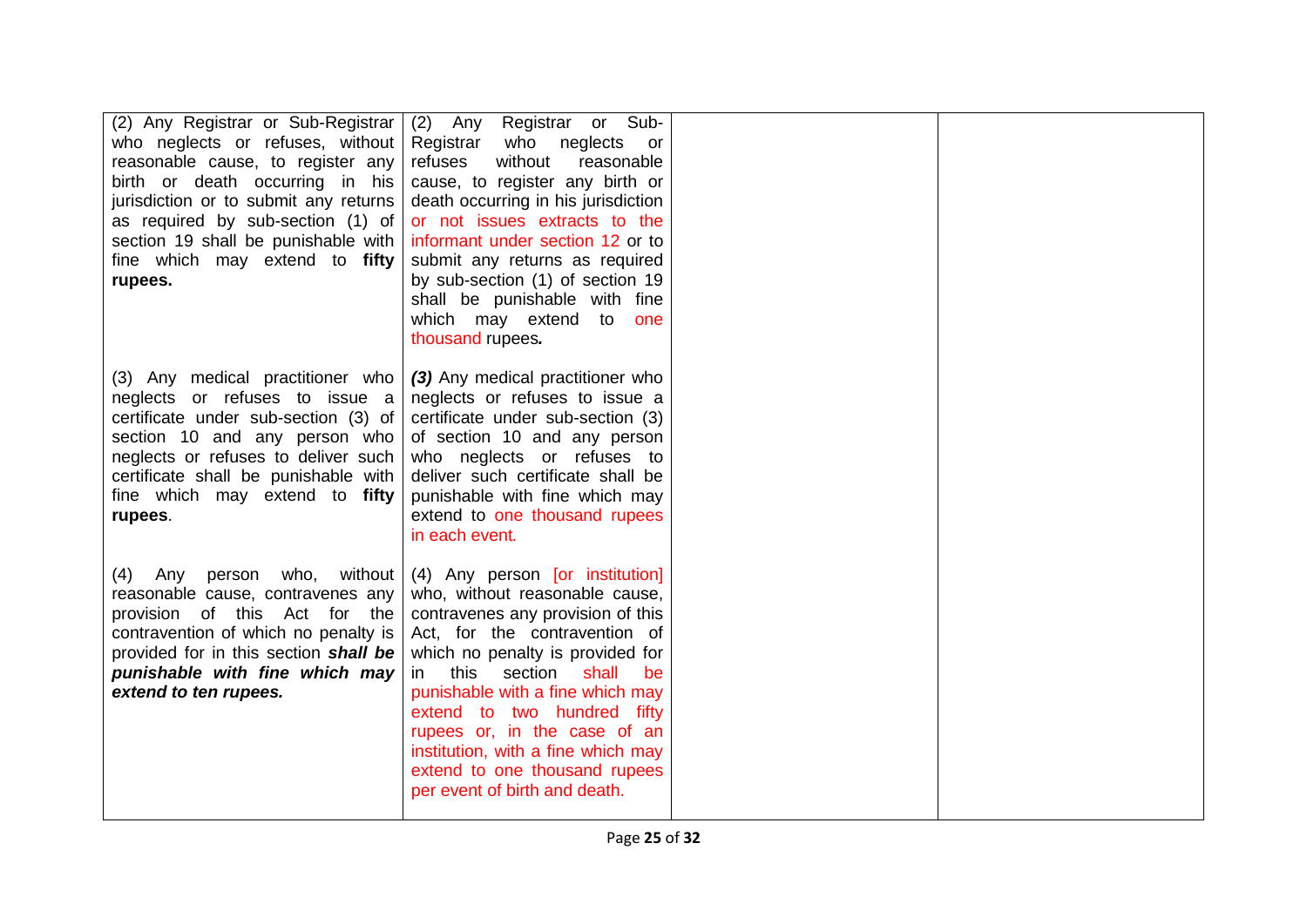| (5)<br>Notwithstanding<br>anything<br>contained in the Code of Criminal<br>Procedure, 1898 (5 of 1898), an<br>offence under this section shall be<br>tried summarily by a Magistrate                                                                                                                                                                                                                                                                                        | (5)<br>Notwithstanding anything<br>contained in the Code of<br>Criminal Procedure, 1973 [Act<br>no. 2 of 1974 (25th January,<br>1974)], an offence under this<br>section shall be tried summarily<br>by a Judicial Magistrate.                                                                                                                                                                                                                                                                                                                                                                                                 |  |
|-----------------------------------------------------------------------------------------------------------------------------------------------------------------------------------------------------------------------------------------------------------------------------------------------------------------------------------------------------------------------------------------------------------------------------------------------------------------------------|--------------------------------------------------------------------------------------------------------------------------------------------------------------------------------------------------------------------------------------------------------------------------------------------------------------------------------------------------------------------------------------------------------------------------------------------------------------------------------------------------------------------------------------------------------------------------------------------------------------------------------|--|
| Section 24-Power to compound<br>offences-                                                                                                                                                                                                                                                                                                                                                                                                                                   | Section 24-Power to compound<br>offences-                                                                                                                                                                                                                                                                                                                                                                                                                                                                                                                                                                                      |  |
| (1) Subject to such conditions as<br>may be prescribed, any officer<br>authorised by the Chief Registrar by<br>a general or special order in this<br>behalf may, either before or after the<br>institution of criminal proceedings<br>under this Act, accept from the<br>person who has committed or is<br>reasonably suspected of having<br>committed an offence under this Act,<br>by way of composition of such<br>offence a sum of money not<br>exceeding fifty rupees. | (1) Subject to such conditions as<br>may be prescribed, any officer<br>authorised by the Chief Registrar<br>by a general or special order in<br>this behalf may, either before or<br>after the institution of criminal<br>proceedings under this Act,<br>accept from the person [or<br>institution] who has committed or<br>is reasonably suspected of<br>having committed an offence<br>under this Act, by way of<br>composition of such offence a<br>sum of money not exceeding two<br>hundred fifty rupees or in case of<br>institution a sum of money not<br>exceeding one thousand rupees<br>per event of birth or death. |  |
| (2) On the payment of such sum of<br>money, such person shall be<br>further<br>discharged,<br>and<br>no<br>proceedings shall be taken against<br>him in respect of such offence.                                                                                                                                                                                                                                                                                            | No change suggested                                                                                                                                                                                                                                                                                                                                                                                                                                                                                                                                                                                                            |  |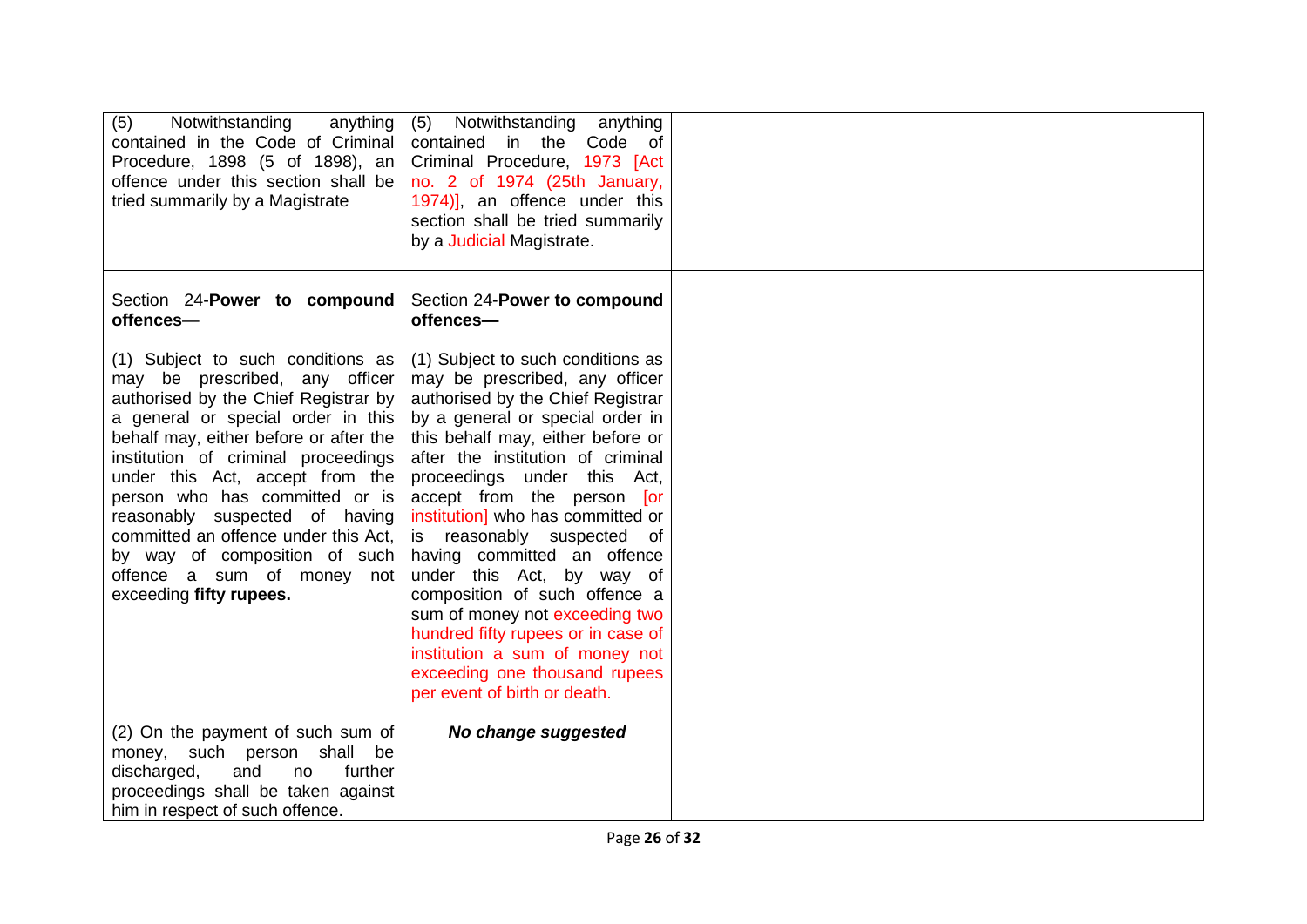| <b>Section 25-Sanction for prosecution</b><br>- No prosecution for an offence<br>punishable under this Act shall be<br>instituted except by an officer<br>authorized by the Chief Registrar by<br>general or special order in this<br>behalf.                                                                                                                                                                                                                                               | No change suggested  |  |
|---------------------------------------------------------------------------------------------------------------------------------------------------------------------------------------------------------------------------------------------------------------------------------------------------------------------------------------------------------------------------------------------------------------------------------------------------------------------------------------------|----------------------|--|
| <b>Section 26- Registrars and Sub-</b><br>Registrars to be deemed public<br>servants - All Registrars and Sub-<br>Registrars shall, while acting or<br>purporting to act in pursuance of the<br>provisions of this Act or any rule or<br>order made thereunder, be deemed<br>to be public servants within the<br>meaning of section 21 of the Indian<br>Penal Code [45 of 1860].                                                                                                            | No changes suggested |  |
| <b>Section 27-</b> Delegation of powers –<br>The State Government may, by<br>notification in the Official Gazette,<br>direct that any power exercisable by<br>it under this Act (except the power to<br>make rules under section 30) or the<br>rules made their under shall, subject<br>to such conditions, if any, as may be<br>specified in the direction,<br>be<br>exercisable also by such officer or<br>authority subordinate to the State<br>Government as may be specified in<br>the | No changes suggested |  |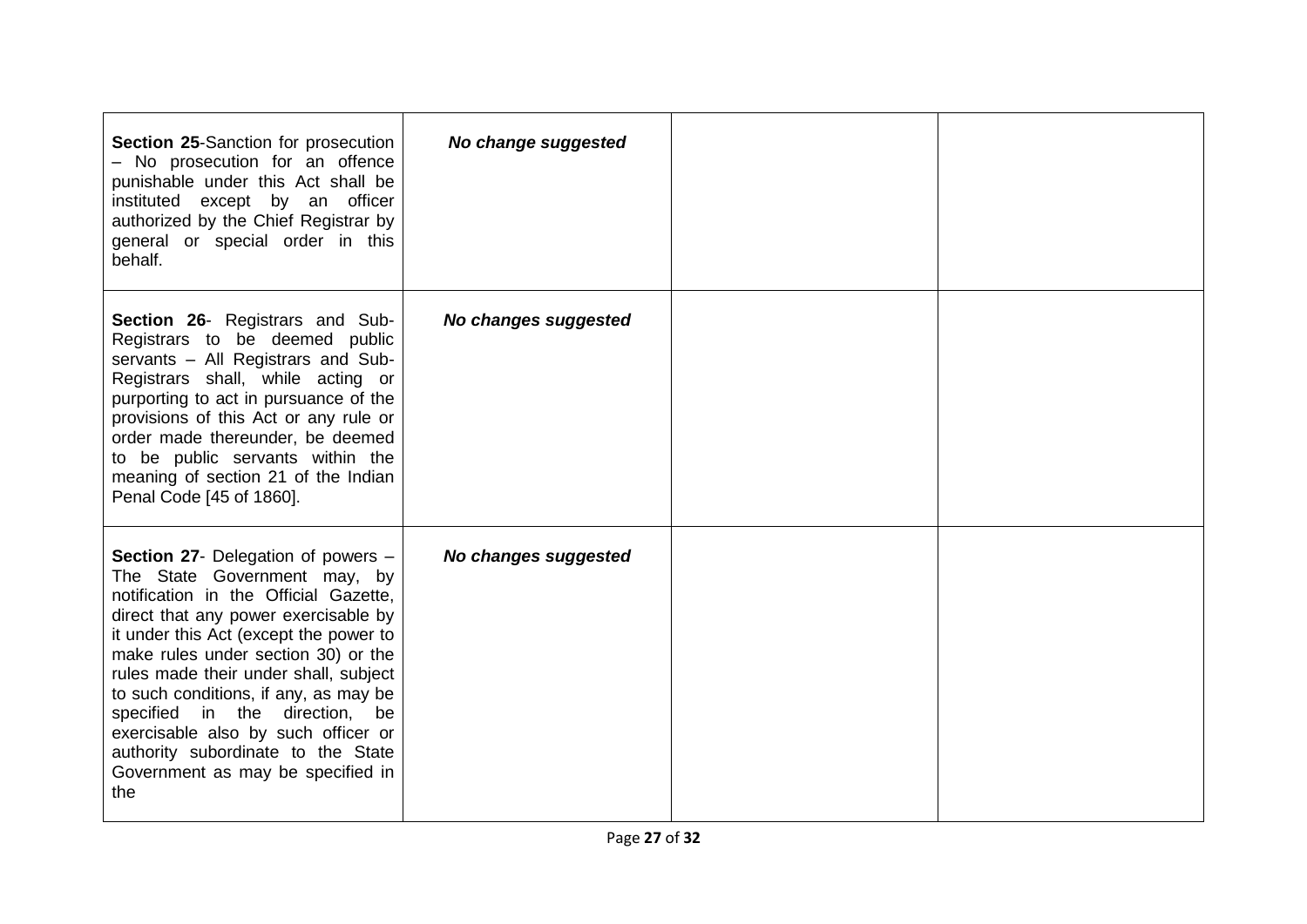| <b>Section 28-Protection of action</b><br>taken in good faith $-$ (1) No suit,<br>prosecution or other legal proceeding<br>shall lie against the Government, the<br>Registrar General, any Registrar, or<br>any person exercising any power or<br>performing any duty under this Act<br>for anything which is in good faith<br>done or intended to be done in<br>pursuance of this Act or any rule or<br>order made thereunder. | No changes suggested                         |  |
|---------------------------------------------------------------------------------------------------------------------------------------------------------------------------------------------------------------------------------------------------------------------------------------------------------------------------------------------------------------------------------------------------------------------------------|----------------------------------------------|--|
| (2) No suit or other legal proceeding<br>shall lie against the Government for<br>any damage caused or likely to be<br>caused by anything which is in good<br>faith done or intended to be done in<br>pursuance of this Act or any rule or<br>order made thereunder.                                                                                                                                                             | No changes suggested                         |  |
| <b>Section 29-</b><br>Act not to be in derogation of Act 6 of<br>1886 - Nothing in this Act shall be<br>construed to be derogation of the<br>provisions of the Births, Deaths and<br>Marriages Registration Act, 1886.                                                                                                                                                                                                          | No changes suggested                         |  |
| <b>Section 30- Power to make rules -</b><br>(1) The State Government may, with<br>approval<br>of<br>the<br>Central<br>the<br>Government by notification in the<br>Official Gazette, make rules to carry<br>out the purposes of this Act.<br>(2)<br>In particular, and without                                                                                                                                                   | No changes suggested<br>No changes suggested |  |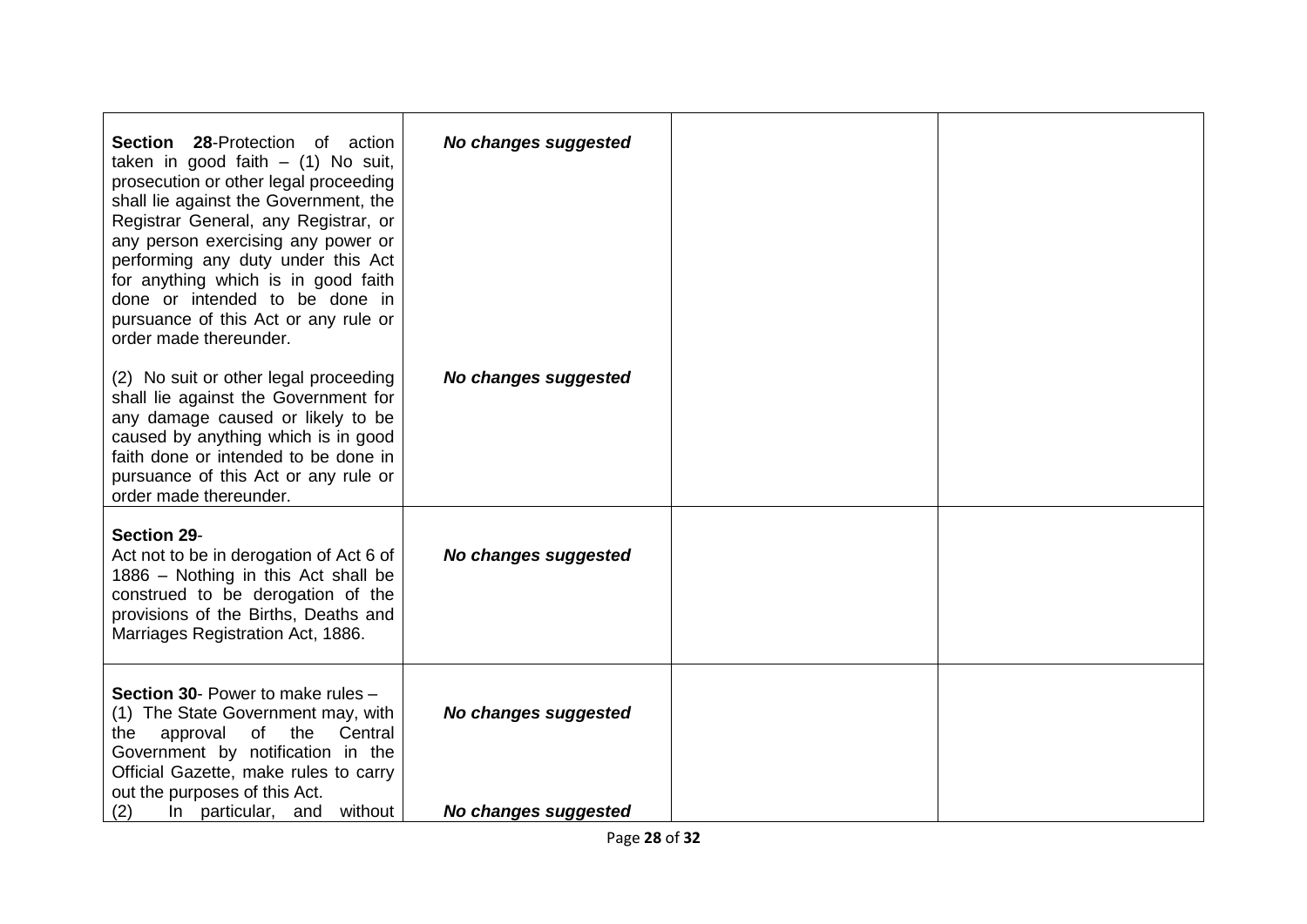| prejudice to the generality of the     |  |  |
|----------------------------------------|--|--|
| foregoing provision, such rules may    |  |  |
| provide for -                          |  |  |
| (a) the forms of registers of births   |  |  |
| and deaths required to be kept under   |  |  |
| this Act;                              |  |  |
| (b) the period within which and the    |  |  |
| form and the manner in which           |  |  |
| information should be given to the     |  |  |
| Registrar under section 8;             |  |  |
| (c) the period within which and the    |  |  |
| manner in which births and deaths      |  |  |
| shall be notified under sub-section    |  |  |
| $(1)$ of section 10;                   |  |  |
| (d) the person from whom and the       |  |  |
| form in which a certificate as to      |  |  |
| cause of death shall be obtained;      |  |  |
| (e) the particulars of which extract   |  |  |
| may be given under section 12;         |  |  |
| (f) the authority which may grant      |  |  |
| permission for registration of a birth |  |  |
| or death under sub-section (2) of      |  |  |
| section 13;                            |  |  |
| (g) the fees payable for registration  |  |  |
| made under section 13;                 |  |  |
| (h) the submission of reports by the   |  |  |
| Chief registrar under sub-section (4)  |  |  |
| of section 4;                          |  |  |
| the search of birth and death<br>(i)   |  |  |
| registers and the fees payable for     |  |  |
| such search and for the grant of       |  |  |
| extracts from the registers;           |  |  |
| the forms in which and the<br>(i)      |  |  |
| intervals at which the returns and the |  |  |
| statistical report under section 19    |  |  |
| shall be furnished and published;      |  |  |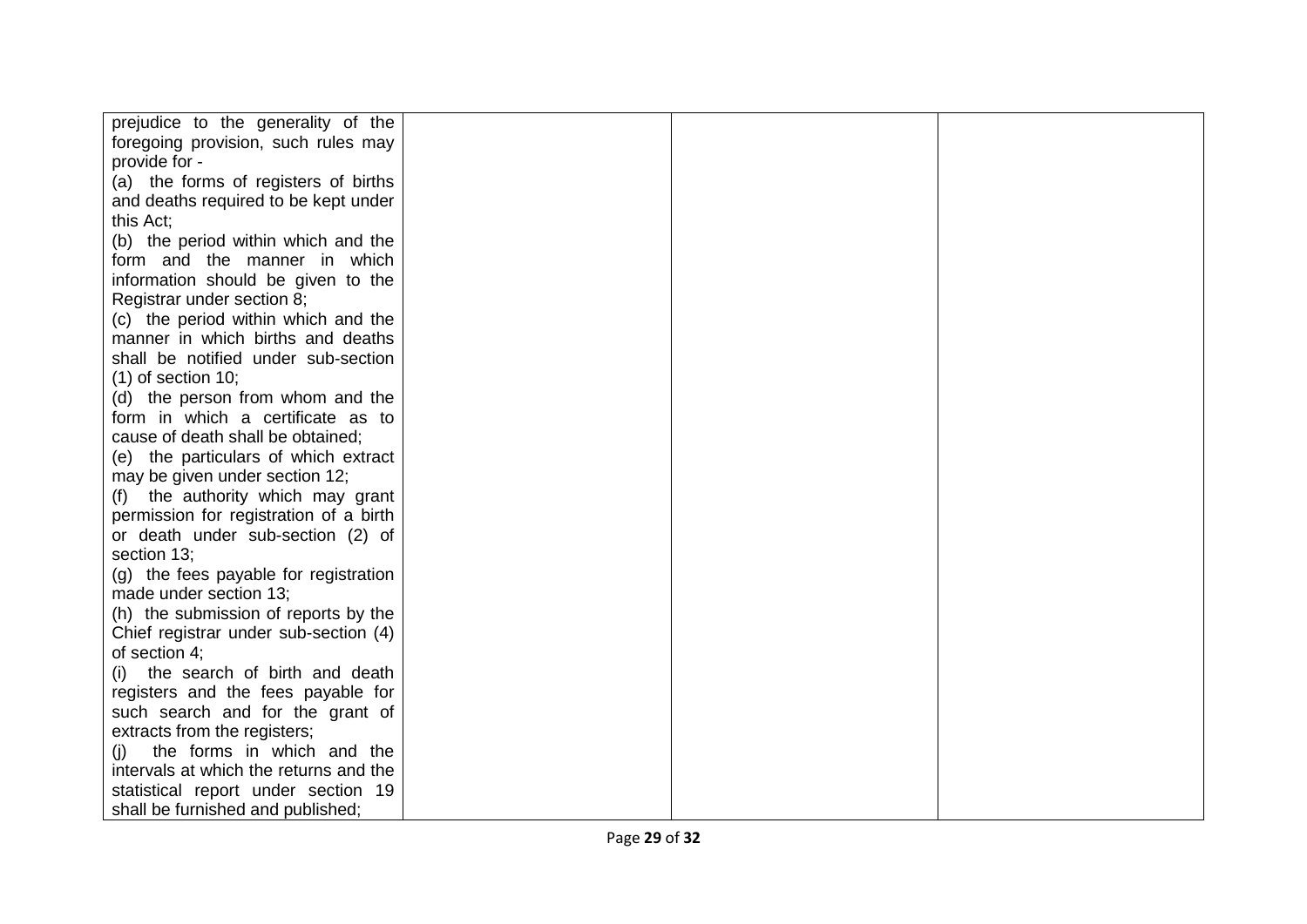| the custody, production and<br>(k)<br>transfer of the registers and other<br>records kept by registrars;<br>(I) the correction of errors and the<br>cancellation of entries in the register<br>of births and deaths.<br>(m) any other matter which has to<br>be or may be prescribed.<br>1[(3) Every rule made under this Act<br>shall be laid, as soon as may be after<br>it is made, before the State<br>Legislature]<br>1. Ins. by act 4 of 1986, s. 2 and<br>schedule (w.e.f. 15.5.1986). | No changes suggested |  |
|-----------------------------------------------------------------------------------------------------------------------------------------------------------------------------------------------------------------------------------------------------------------------------------------------------------------------------------------------------------------------------------------------------------------------------------------------------------------------------------------------|----------------------|--|
| Section 31- Repeal and saving -<br>(1) Subject to the provisions of<br>section 29, as from the coming into<br>force of this Act in any State or part<br>thereof, so much of any law in force<br>therein as relates to the matters<br>covered by this Act shall stand<br>repealed in such State or part, as the<br>case may be.                                                                                                                                                                | No changes suggested |  |
| Notwithstanding such repeal,<br>(2)<br>anything done or any action taken<br>(including any instruction or direction<br>issued, any regulation or rule or<br>order made) under any such law<br>shall, in so far as such thing or action<br>is not inconsistent with the provisions                                                                                                                                                                                                             | No changes suggested |  |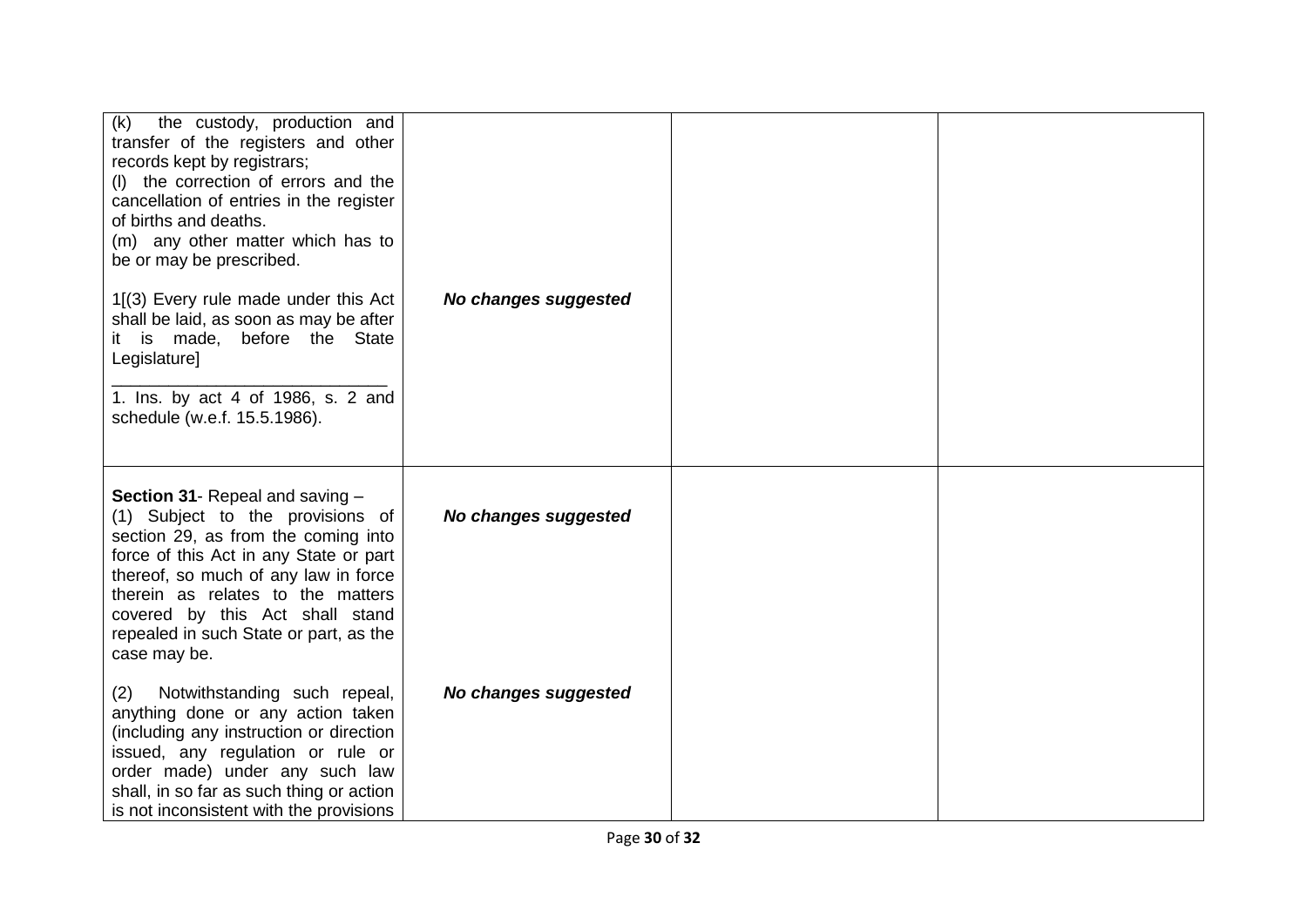| of this Act, be deemed to have been<br>done or taken under the provisions<br>aforesaid, as if they were in force<br>when such thing was done or such<br>action was taken, and shall continue<br>in force accordingly until superseded<br>by anything done or any action taken<br>under this Act.                                                                                                                                                                                                                                                                                                                                                                                             |                                                                                                                                                                          |  |
|----------------------------------------------------------------------------------------------------------------------------------------------------------------------------------------------------------------------------------------------------------------------------------------------------------------------------------------------------------------------------------------------------------------------------------------------------------------------------------------------------------------------------------------------------------------------------------------------------------------------------------------------------------------------------------------------|--------------------------------------------------------------------------------------------------------------------------------------------------------------------------|--|
| Section 32- Power to remove<br>$difficulty - If any difficulty arises in$<br>giving effect in a State to the<br>provisions of this Act in their<br>application to any area, the State<br>Government may, with the approval<br>of the Central Government, by order<br>make such provisions or give such<br>directions not inconsistent with the<br>provisions of this Act as appears to<br>the State Government to be<br>necessary or expedient for removing<br>the difficulty:<br>Provided that no order shall be<br>made under this section in relation to<br>any area in a State after the<br>expiration of two years from the date<br>on which this Act comes into force in<br>that area. | No changes suggested                                                                                                                                                     |  |
|                                                                                                                                                                                                                                                                                                                                                                                                                                                                                                                                                                                                                                                                                              | <b>New Insertion</b><br>Section 33 - Provision for<br><b>Appeal</b><br>(1) Any person aggrieved by any<br>action or order of the Registrar<br>may appeal to the District |  |